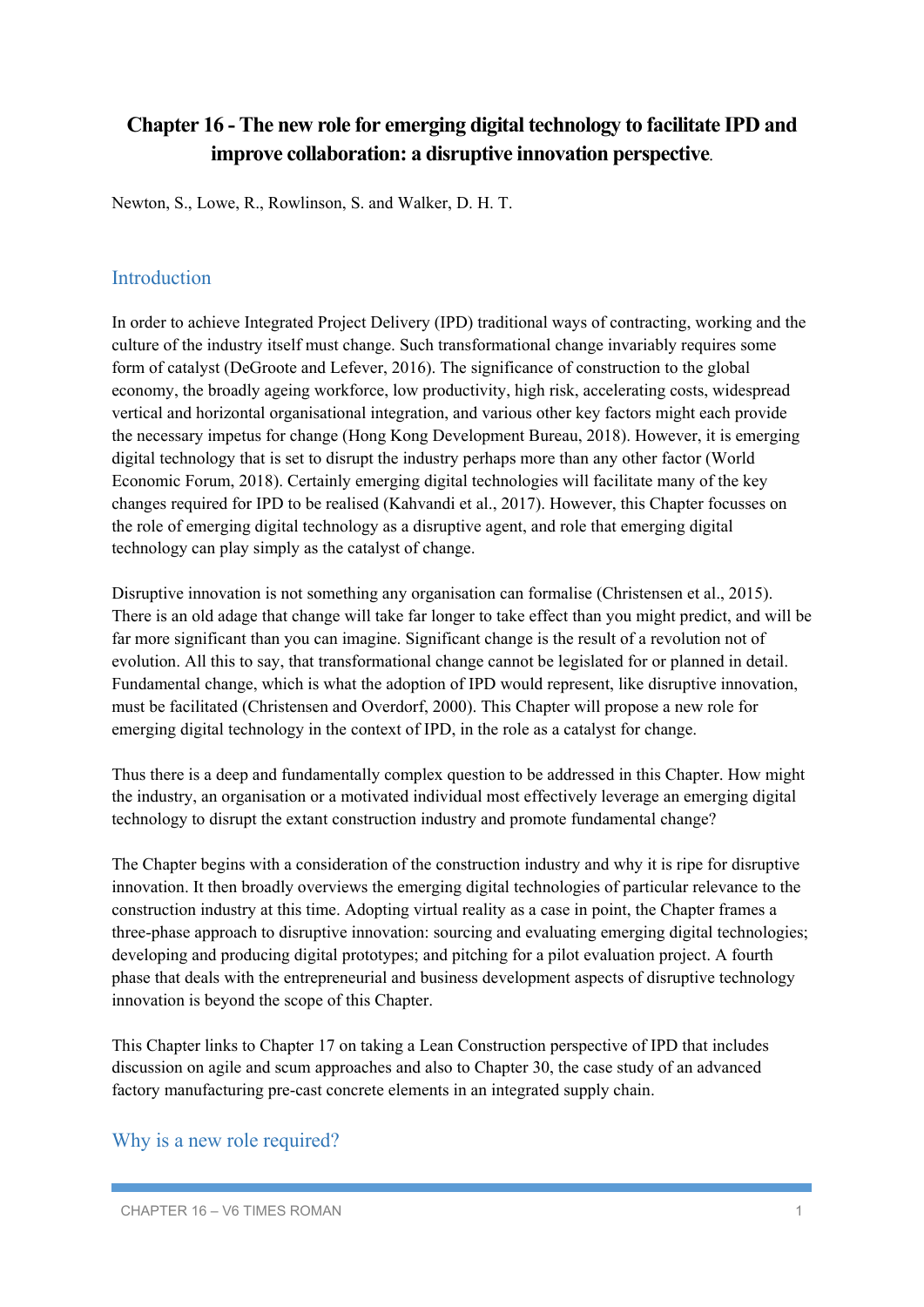Report after report internationally, from Murray and Langford (2003) onwards, has identified the same key characteristics of a construction industry facing fundamental challenges and, consequently, increasing pressure to change (see, for example, HM Government, 2013; Hong Kong Development Bureau, 2018). The broadly common set of fundamental challenges can be summarised as follows:

- **workforce:** the construction industry has long adopted a fragmentation of skills across design, engineering, construction, trades, management, supply, operation, etc. Most especially in the trades and site labour context, the age of the workforce is increasing, there is a crisis in the number of young workers coming into the industry, and a significant and enduring gender imbalance. The contracting labour supply market promotes lower quality entrants with reduced training requirements.
- structure: a generally adversarial contractual arrangement, with separation not only between supply and demand but across the entire production team and along the complete delivery and operational process. The strictly competitive nature of most construction activities tends to promote poor procurement decisions and raises difficult barriers for efficiency improvement and change management.
- **nature:** the predominantly bespoke nature of much construction work renders the industry as characteristically high risk and high cost. There appears to have been a general acceptance (by the industry itself as well as by its clients) that the time, cost and/or quality of construction will almost inevitably perform poorly.
- **business:** construction is one of the critical national economic levers and consequently, more than most sectors, is subject to highly fluctuating cycles of demand. With fluctuating demand comes pressure to drive up volume, minimise overheads (such as sunk costs in research, workforce, or capital equipment), to price gouge, and over-rely on litigation.
- **industry image:** there is now a deeply-entrenched public perception, generally well-founded, that construction is physically and mentally over-demanding. The financial rewards and job satisfaction may be high, the achievements may be tangible, but the shadow cast by poor health and safety outcomes, the traditionally austere working environment and evidently embedded prejudices remains pervasive.
- **productivity:** construction is an industry plagued with the reputation of low productivity growth. There are clear grounds for claiming that construction has failed to match the productivity improvement of other, more manufacturing-based, industries. Given the significance of the construction industry to most national economies and growing investment in the built environment in general, the relatively poor productivity performance of construction is highlighted as perhaps the major challenge for the industry going forward.

These challenges determine that the construction industry is primed for change (Farmer, 2016). At the same time, emerging digital technology is offering a broad palette of industrial change enablers (Pricewaterhouse Coopers, 2017). Here again there is broadly consistent scoping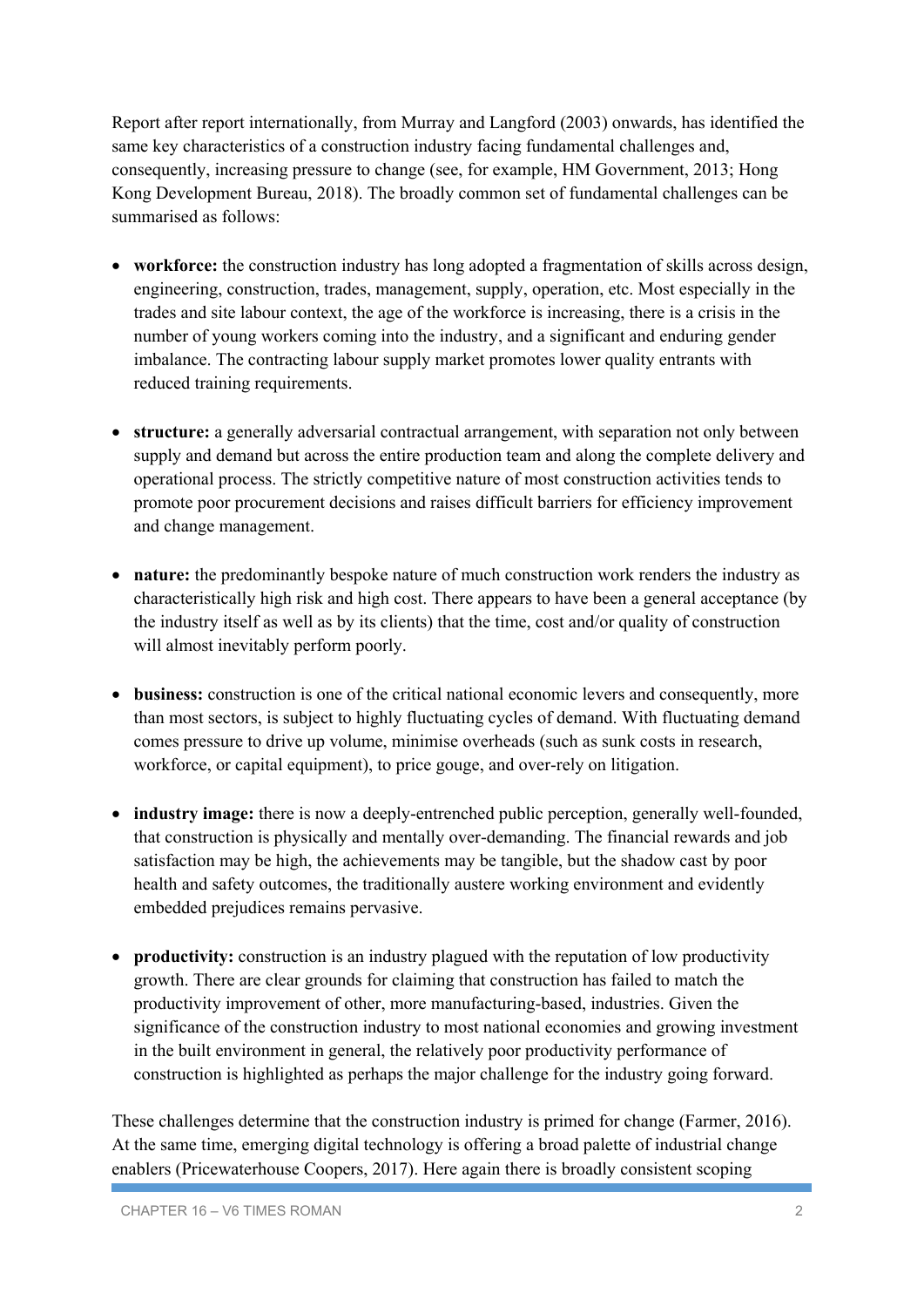internationally of which emerging digital technologies will most impact the construction industry. Indeed there is broadly consistent scoping of which emerging digital technologies will most impact industry and society in general. The significant technologies include:

- **cloud computing:** this is a general term for anything that involves delivering hosted services over the Internet. Cloud computing is accelerating the uptake of digital innovation in construction by delivering improved software services and enhanced mobility.
- **building information modelling (BIM):** where the digital representation of a building geometry is supplemented with an integrated database of related construction and operational information, such as material type, manufacturer, cost, maintenance regime, etc. In particular, BIM promises to integrate the design, construction and operational phases of a project, aiming to reduce the incidence of rework and better enable production efficiencies.
- **augmented and virtual reality:** is able to immerse the user in a highly realistic rendition of a proposed building, and/or superimpose elements of a digital model onto the real world. The technologies are being used to improve design communication and support technical work activities on site.
- **scanning and automated data capture:** creating digital representations of the as-built project (whether existing, in progress or completed) is critical to the design, construction and operation of a built facility. The rapid development of LiDAR (laser scanning) and photogrammetry, twinned with the availability of low-cost drones (unmanned aerial vehicles) has allowed for safe, efficient, timely and accurate digitisation to drive significant gains in the overall project management.
- **internet of things (IoT):** describes the system of connected electronic sensors and actuators attached to objects in the real world. Electronic sensors now come in a multitude of forms and can be used to monitor operating conditions, performance levels and/or the physical state of any entity at any given time. This capacity to create a digital twin of the real world is driving an explosion in new applications and services where live data and data captured over time can be used to better inform decision-making. What is especially exciting about this live data and data collection over time is that it can also include user behaviour data. That means the circular dependency between building performance and user behaviour can finally begin to be closed.
- **data analytics:** few corners of the economy, and life in general, are not being or have the prospect of being impacted by digitalisation and the massive data sets that this process of digitalisation will produce. Data analytics refers to the growing range of techniques and algorithms used to interrogate and make sense of these super-large data sets (so-called, big data). For the construction industry this offers a transformative opportunity to shed the traditional find-and-fix approach to problem solving, and to adopt instead a predict-andprevent approach. The impact of data analytics on the structure and very nature of the construction industry can be expected to be rapid and ubiquitous.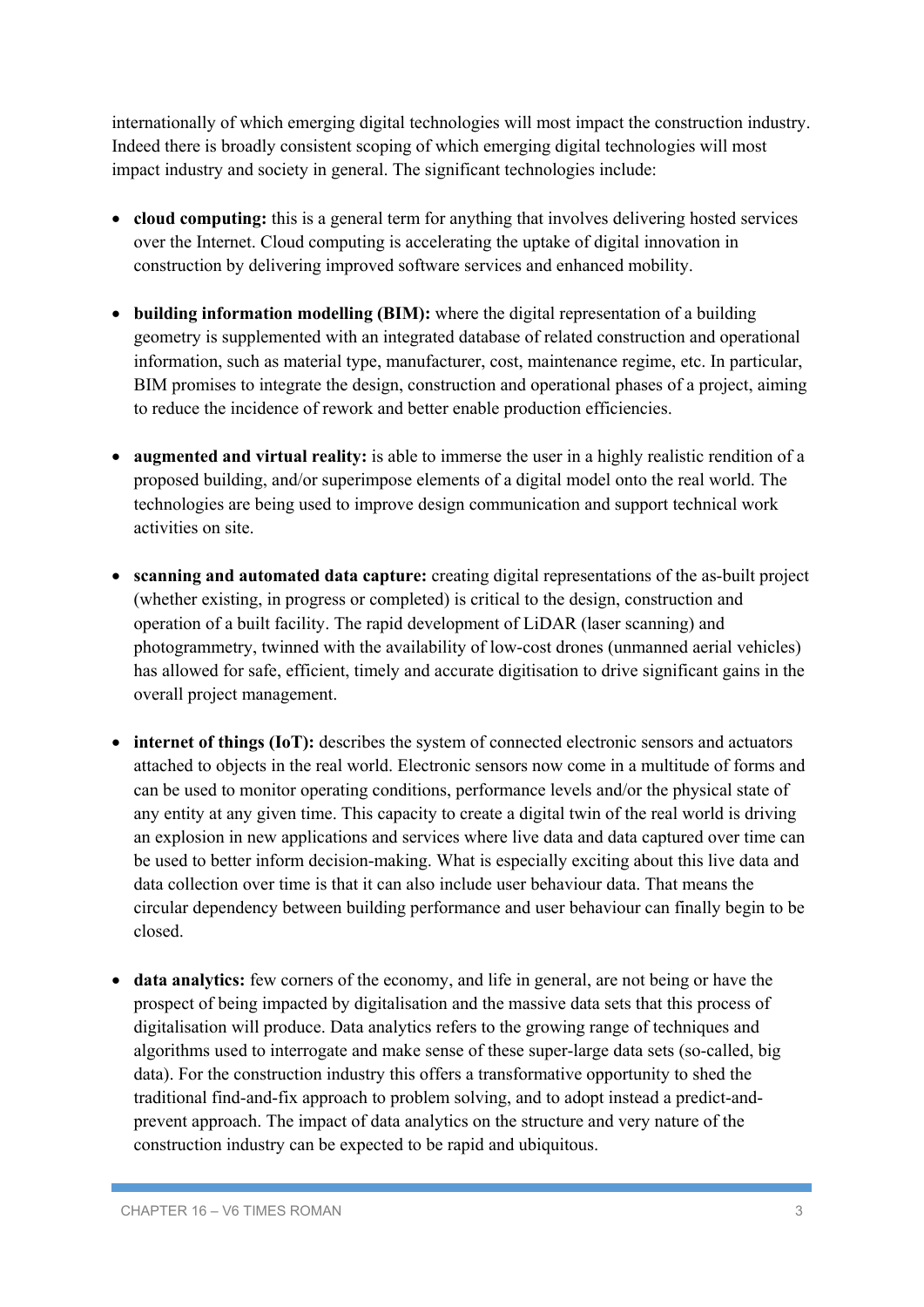- **blockchain:** due in part perhaps to its initial association with bitcoin and the dark net, blockchain is often considered something of a sinister technology. In operation it could have quite the opposite implication on the construction industry, as it offers the potential to make any transaction (whether financial, contractual, communicative or any other form of exchange) secure and transparent. That is to say, blockchain technology moves any transaction record into a distributed representation that is permanent, virtually impossible to hack, and lodged in a sequence of related past and future transactions. Given construction activity generates masses and masses of complex and critical transactions as a matter of course, the potential for blockchain technology to provide improved transaction management is hugely significant.
- **machine learning and artificial intelligence:** the promise of machine learning and artificial intelligence seems in hindsight to have been long coming, but is now very definitely upon us. Machine learning is a particular branch of artificial intelligence that employs increasingly sophisticated algorithms to identify patterns from data records and utilise these to automate model building and make decisions with minimal human intervention. How completely artificial intelligence will replace human decision making is a subject for ongoing debate, but it will certainly have significant capacity in that regard. The accelerating computational power available and increasing digitalisation of processes is advancing the capabilities and applications of artificial intelligence substantially.

Collectively, these and other digital technologies are referred to in general as Industry 4.0, and specifically as Construction 4.0 (Pricewaterhouse Coopers, 2016). This is the term used to describe the fourth generation of industrial revolution, the digitalisation of industries. There is a strong sense of Construction 4.0 being the next, almost inevitable, evolution of the construction industry. However, the construction industry is renowned as being slow to adopt digital or any other form of innovation. There is a strong justification for this reputation (Frost and Sullivan, 2018). Certainly different construction organisations are at different stages of the digital transformation process, with the majority still to embrace digital innovation as a fundamental driver of business operations.

The broader impact of Industry 4.0 has also been discussed elsewhere in terms of collaboration and the integration of knowledge, skills and attributes (Walker and Lloyd-Walker, forthcoming). The workforce must adapt to these emerging digital technologies as a fundamentally novel economy with creative new ways of working. The relevance of this Chapter to wider discourse is also highlighted.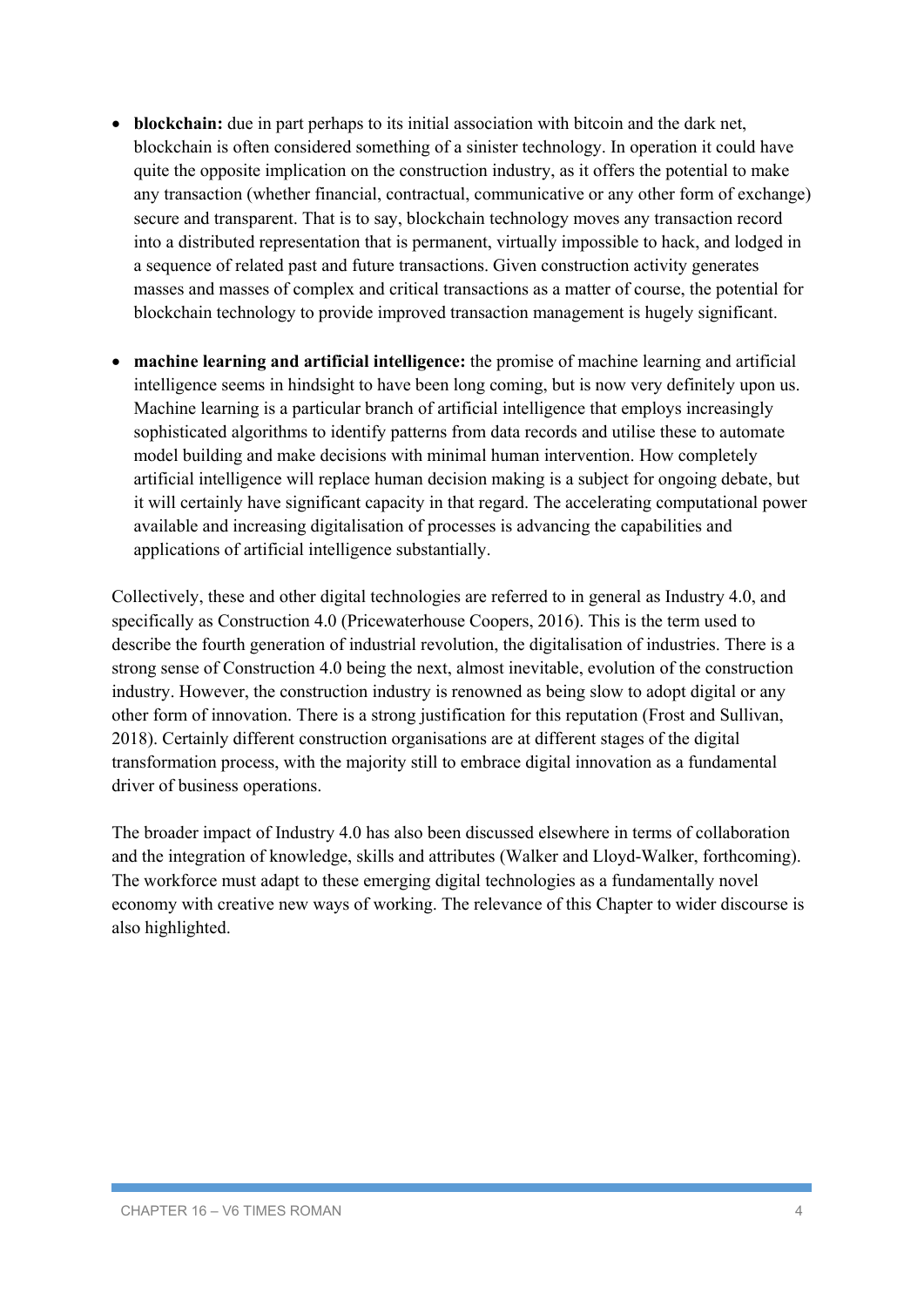

Figure 16.1 – The innovation adoption curve (Adapted from Rogers, 1962)

Figure 16.1 represents the classic innovation adoption curve initially proposed by Rogers (1962). It illustrates what is perhaps the natural intuition, that there will be a proportion of businesses keen to engage with digital technologies as early adopters, and the significant majority of businesses that prefer a more conservative approach. This conservative majority tends to comprise the larger, industry leading and more complex incumbents, for whom change often represents a direct challenge to the very business and operational models that made them successful in the first place. The remainder of the conservative majority comprises the many smaller, potentially more agile businesses. However, for the majority of small construction organisations digital transformation can require a level of capital investment they may be unable to achieve, a whole of industry change they may feel unable to influence, and demand new digital skills they may find difficult to acquire (Ernst and Young, 2017). Within the construction industry sector there is a strong sense of systemic inertia.

The early adopters follow the innovators who enjoy or have a propensity to experiment and drive innovation through a belief that there is always better ways to do things. They want to make changes to capture potential value from product and process improvement and share that value with their customers. The early adopters, however, frequently are intelligent smart adapters rather than the more 'copycat' adopters who follow later. Through cross-disciplinary, cross-generational and other forms of diversity of people engaged in the adoption strategy, early adopter organisations experiment in how the innovation impacts their organisation's systems and routines and so form an intelligent way to adapt effectively. This is a positive outcome to early adoption regardless of the success or otherwise of any particular innovation. Early adopter organisations find collaboration and integrated group experiences useful in drawing together the multiple perspectives required to more fully explore and anticipate potential unintended benefits and adverse consequences of innovation.

Early technology adopters everywhere face the challenge of traversing the, so-called, chasm that can block broader uptake. There is a real sense that any one part of the conservative majority will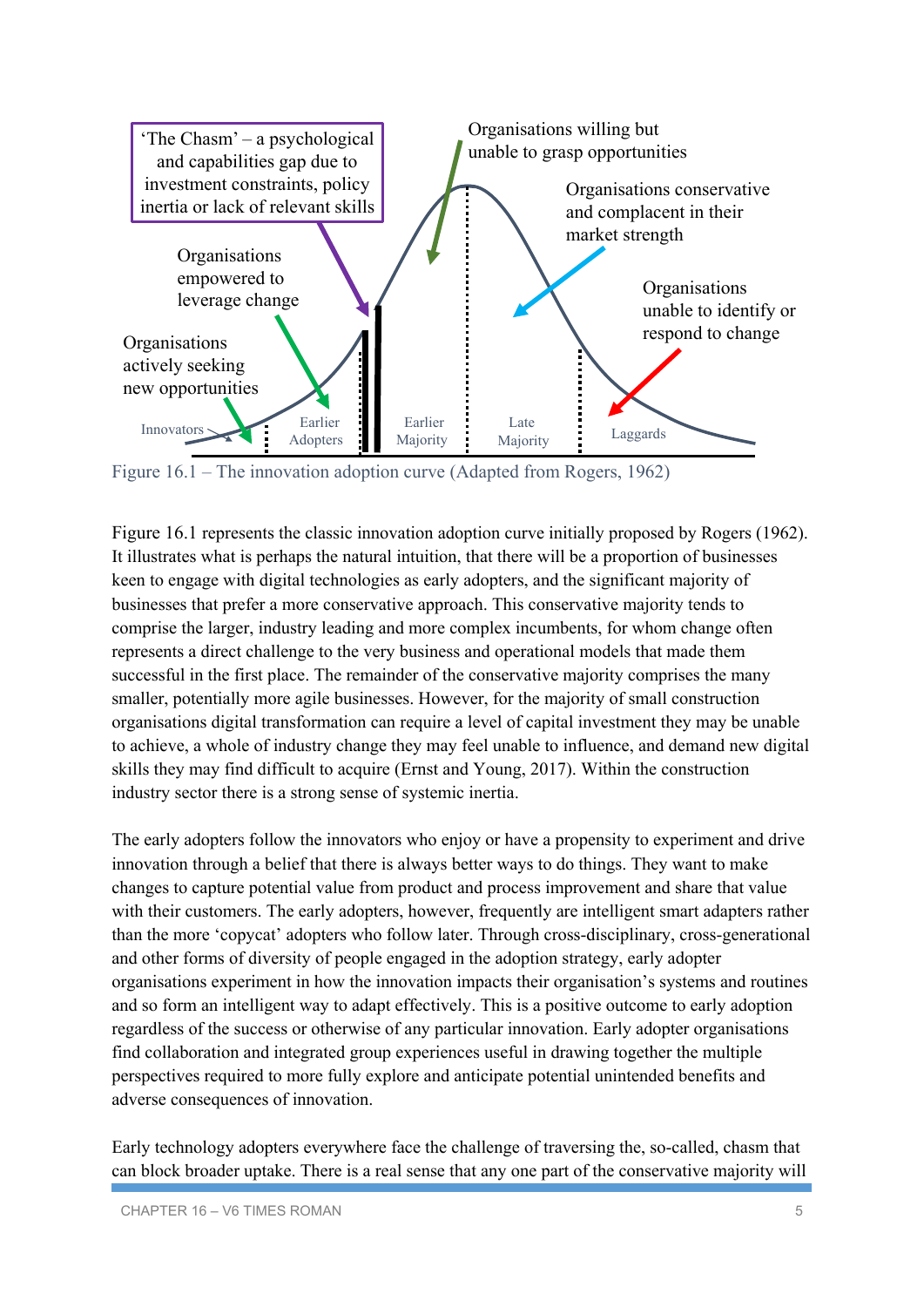avoid adopting a new technology until the rest of the conservative majority has already adopted that technology (Saxon, 2018). As Christensen *et al.* (2015) point out, this group of organisations may have good reason to hold back from adopting and adapting technology changes. Change often requires an established organisation to provide extra value (at extra cost to their margin) for services and features that the client may not immediately perceive to be of equal value to them. For the conservative majority of organisations, disruptive innovation may actually not be developed or promoted for sound short term reasons. We experience this impasse with many forms of digital innovation. At the same time as the more risk averse businesses are most comfortable sustaining current market dynamics, there is an unfortunate but understandable tendency for many digital technology commentators to focus on the future and what more comprehensive digital transformation will deliver in the future. For example, the vision is painted of a construction site of the future where robots replace humans, new materials self-assemble, drones monitor progress and machine learning predicts and solves problems before they arise – or some such vision (see for example, Balfour Beatty, 2017). Regardless of the veracity of such predictions, their very futuristic nature can only feed the reluctance of the conservative majority to implement digital technologies now – "we can deal with the future, in the future". Where early adopters are attracted by the futuristic nature of these new technologies, such innovations regularly fail to cross the chasm and gain broader uptake by the conservative majority because the message does not change accordingly.

The chasm illustrated in Figure 16.1 can also be addressed more directly through IPD adoption. For example, the rigidity of being restricted by legacy systems can play a significant role in blocking innovation. However, that role may be obviated through an IPD approach where participating organisations are required to adopt a single, more unified approach – to digital communication technologies, for example. The, so-called, skunkworks nature of an IPD project, wherein a project alliance allows freedom to experiment and broadens the diversity of the integrated team, applies multiple perspectives to make sense of the application and adaptation requirements of an innovation. The use of a skunkworks approach has been used to trigger the successful adoption of radical innovation technology for many years (Wolff, 1987; Gwynne, 1997; McKenna, 2010).

One might conclude that emerging digital technology will fail to facilitate IPD and improve collaboration beyond the early adopters, as long as the chasm phenomenon on the innovation adoption curve applies. The chasm phenomenon applies in large part because successful construction companies are adept at the stepwise/continuous and breakthrough improvements in their operations that allows for products and services to evolve with the technologies over time. This is the conventional model where innovation is driven by the market leaders (Christensen *et al.*, 2015). As things stand, there will be a minority group of early adopters for any new technology, but the conservative majority will evolve their uptake of the technology over a longer term. The chasm will take time to breech, and the evolution of IPD and improved collaboration will mark a similar pace of change. In order for new technology innovation to provide the necessary catalyst for the substantive, whole of industry changes required to drive IPD and radically improve the performance of the construction industry, a different perspective is required. The new role for emerging digital technology required to facilitate IPD and improve collaboration called for in this Chapter is an entirely more disruptive model of innovation.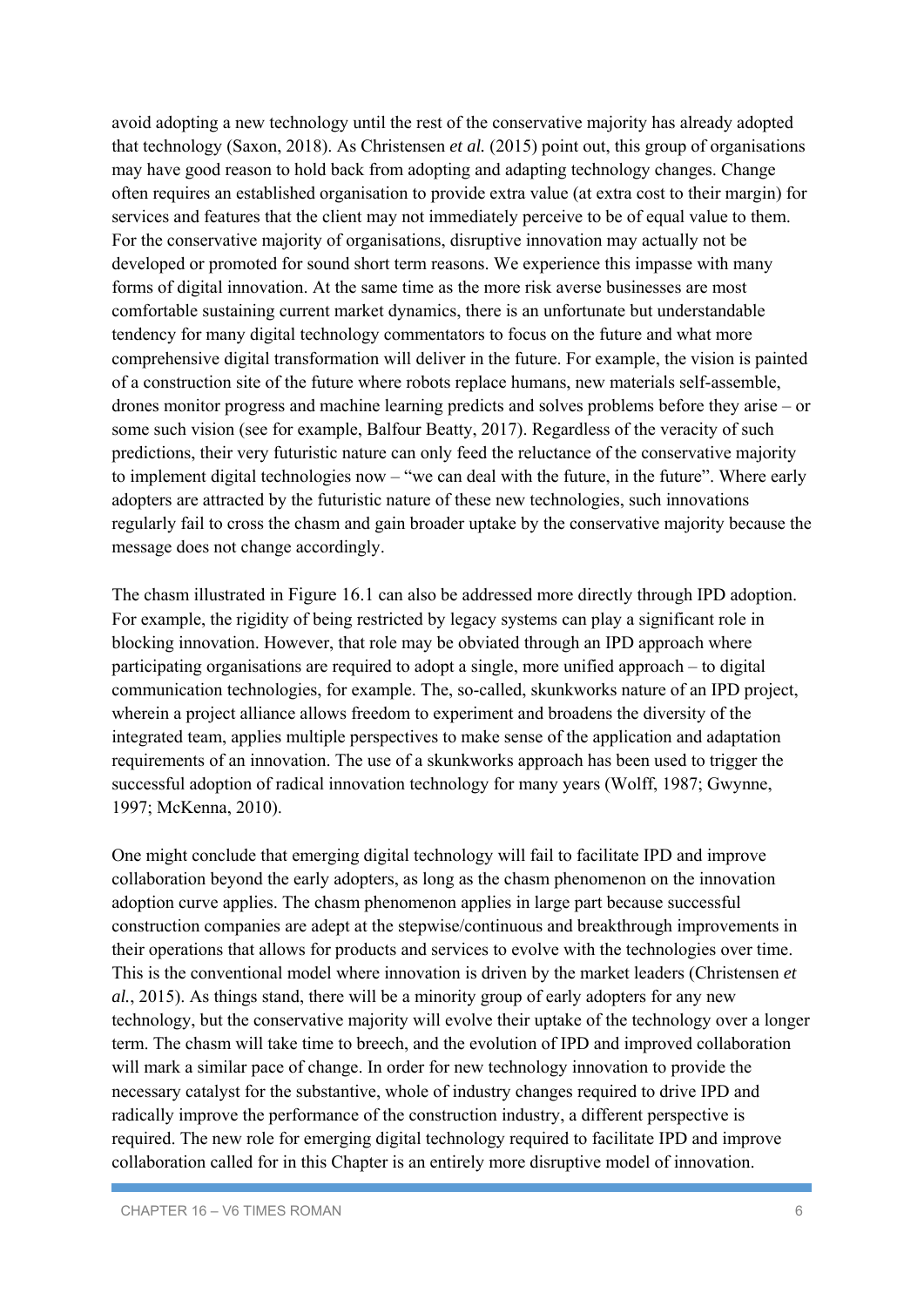## A Disruptive Innovation Perspective

There is a growing literature specific to disruptive innovation which all stems from the original formulation by Christensen (Christensen and Overdorf, 2000). However, disruption is one of those terms that has been eagerly appropriated in common parlance, and as a consequence has come to mean pretty much anything that changes the dynamics of a market. The formal definition of disruption is more specific. A more specific definition of disruptive innovation is important as it provides a more discerning lens for particular forms of innovation and more particular lessons on how to be successful in driving substantive industry change through new technology innovation.

The theory of disruptive innovation is particular to a process where emerging organisations with limited resources are able successfully to challenge, and ultimately displace, the established incumbents in an industry (Christensen *et al.*, 2015). In so doing the industry is radically changed and improved. More specifically, where the incumbents evolve in response to new technologies and market forces, the disruptive organisation often leverages new technologies to establish low end or new market footholds and develops these to displace previous incumbents by reinventing the market dynamics. Disruption has occurred when the mainstream market adopts the new business model, practices, and/or technologies of the disruptive innovator.

The theory as explained by Christensen *et al.* (2015), is generally applied to radical product or service innovations that fundamentally challenge an entire industry. In a literature review paper, Christensen et al. (2018) traces the origins and history of disruptive technology change from rapid advances in the disk-drive industry through to the rise of Uber and Netflix. However, in this Chapter we are more interested in how the nature of disruptive change might be applied at the project level, more specifically at the project level of the infrastructure engineering sector. Little has been written on disruptive digital technological change in this context, but we can certainly learn from the lessons and build on the foundations laid by scholars such as Christensen and his colleagues (Christensen *et al.*, 2015; Christensen *et al.*, 2018).

At the level of the project, disruption may be considered through the lens of the individuals that change the way that the projects are delivered. IPD, as stressed throughout this book, is a relational approach to project delivery in which the project owner and delivery teams collaborate, and often in the case of alliancing this includes the facility operator. IPD itself already implies a degree of innovation. But transformational change, the kind of quantum change to how a sector operates, at this moment in time is best be driven through the disruptive application of digital technologies. Specific to IPD, this refers to the digital technologies that are capable of creating a more collaborative project setting for design, construction and operation. The key potentially disruptive digital technologies already identified relevant to IPD include cloud computing (making access to data more ubiquitous), and advances in BIM (including the use of immersive technologies to create a virtual and augmented reality perspective of a project that may have been captured in using drones or data point clouds from digital sensors). These key digital technologies will inevitably drive significant change, but the aim of this Chapter is to highlight how such technologies can also be leveraged through a more disruptive agenda.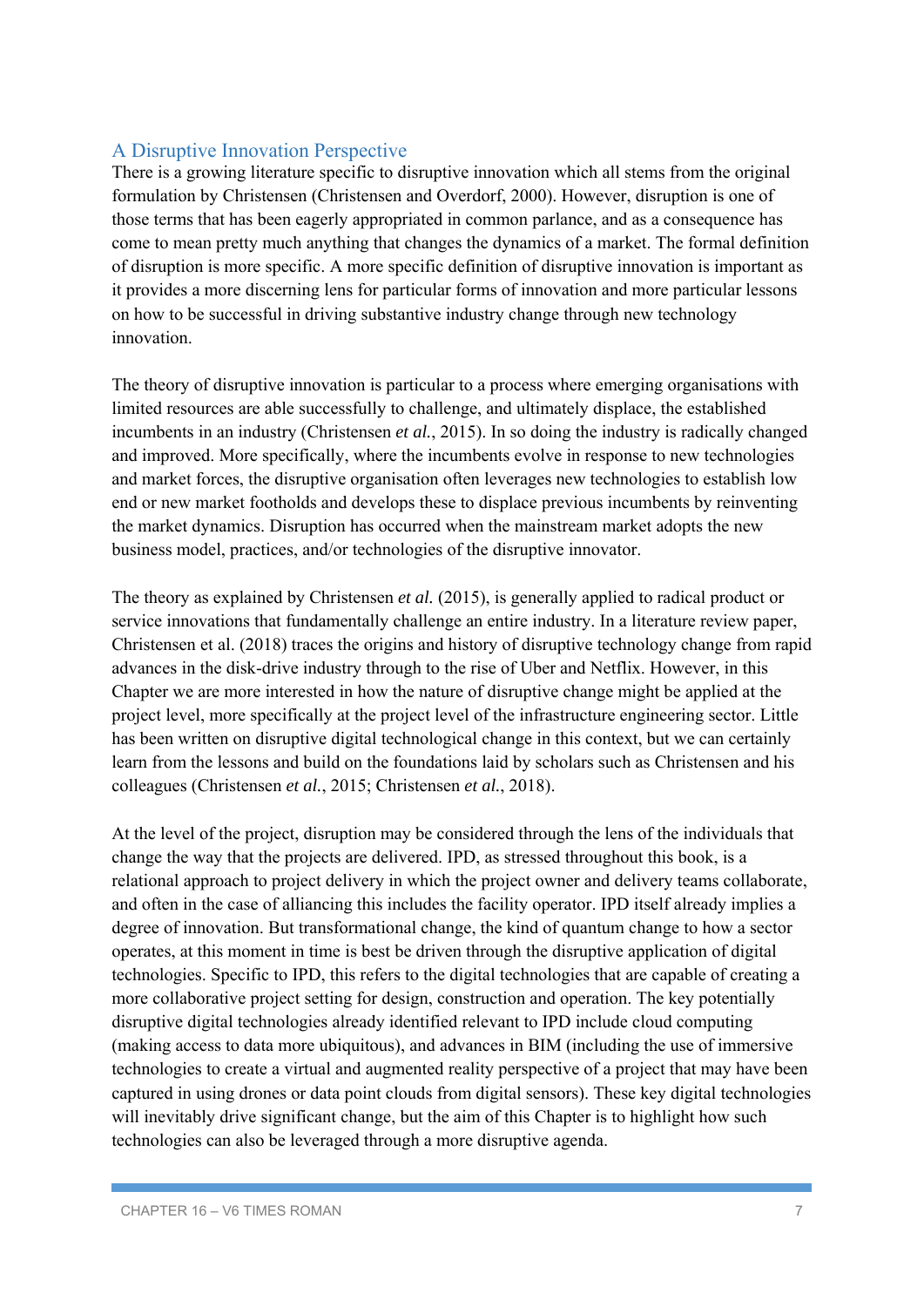A good example of significant digital technology-driven change is discussed elsewhere in this book relating to the Victorian Level Crossing Removal Program alliance (see Chapter 14 section on digitisation for project stakeholder engagement). In that example, a digital model was created from drone data capture as well as sensors that created data point clouds. The model was then used to test the design practicality and safety with train drivers and other stakeholders to ensure that the design would work as anticipated without unintended consequences that may prove dangerous or costly later, after handover of the facility. These are significant innovations as they radically change the way that the design of this type of structure may be undertaken. Similarly, other digital technologies promote major improvement in the operational efficiency of project delivery - including the use of radio frequency identity tags to know the location of objects, or to monitor such things as moisture, movement or functional efficiencies. In the case of IPD projects, where the project owner is likely to be relatively sophisticated and appreciate the value (both short term efficiency cost/time value and longer term operational effectiveness value), radical innovation can have a significant market advantage for those who participate in this kind of collaboration. First, for example, those IPD participants in an alliance that work with an owner participant in developing the effective adoption and adaptation of digital innovation may gain confidence to be invited to tender for further work, thus reducing the transaction costs of their seeking such opportunities. These non-owner alliance participants may also find that their absorptive capacity affords them significant advantage against future alliance syndicate competitors. Absorptive capacity, the ability to absorb new learning and knowledge and develop the dynamic capabilities to exploit these, has been identified as an important advantage of IPD participation and alliancing in particular (Love *et al.*, 2016).

The following Figure 16.2 combines ideas proposed by Christensen *et al*. (2015) together with ideas about gaining dynamic capabilities through absorptive capacity gains. Teece was an early scholar of dynamic capabilities (Teece *et al.*, 1997; 2012; 2014) and describes them as sensing, seizing, and transforming. This approach seeks to combine sophisticated opportunity identification for improvements and innovation, together with the ability to take action to capture these improvements and to change direction and transform processes and strategies, to rapidly adapt to improvement changes. Manley and Chen (2017) demonstrate how organisational learning, through developing enhanced absorptive capacity, occurs in alliance projects. As a consequence, we see the growing acceptance of IPD as a means to gain enhanced competitive advantage through collaboration on the application of emerging digital technologies. While at this point this process seems to occur piecemeal, there is a growing realisation of the strategic benefits of engaging with these technologies and experimenting or 'playing' with them to ultimately gain competitive advantage while enhancing productivity and value creation in a broader sense.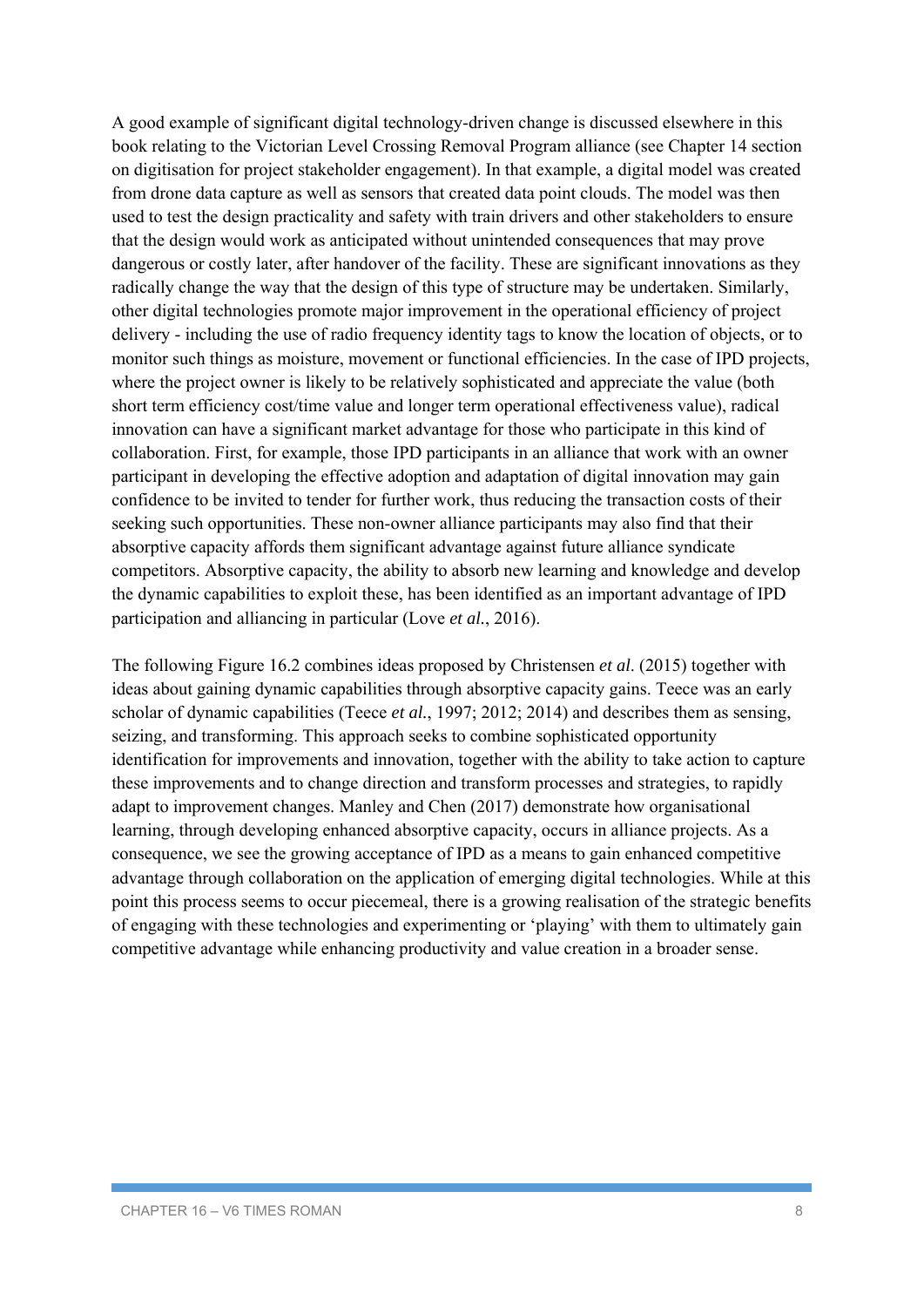

Time and learning

#### Figure 16.2 - Disruptive innovation in an IPD context

Figure 16.2 illustrates one view of how the disruptive entrant might enter the market. In this IPD context we see the difference in value creation by two hypothetical IPD syndicates. The mainstream IPD participation experience assumes continuous improvement, and greater value adding normally occurs through this process. The line dips a little but rises over time because it takes time for organisations within an IPD syndicate to effectively collaborate and so at first there may be alignment and adjustment inefficiencies that later become resolved and overcome. The higher-end IPD syndicate, with greater propensity for innovation, is also more likely to have high levels of absorptive capacity. Indeed, their potential value adding may even start at a higher level than comparable mainstream potential. However, where an IPD syndicate can be configured to include and enable the groups of innovators and early adopters illustrated in Figure 16.1, embracing and experimenting digital and other process innovations becomes both intrinsic and potentially more disruptive. This capacity is illustrated in Figure 16.2 by the steep solid curve. The higher-end IPD syndicate does not merely *adopt* digital technologies but develops them as disruptive innovations and ultimately *adapts* them further through continuous improvement and adjusting to changed contexts caused by the introduction of disruptive technologies. The theoretic constrained in the interest of the inclusion of the challengies is challengies increase is challengies in the inclusion of the inclusion of the incumbent organisations of the incurrent organisations on multip

Figure 16.2 illustrates how the higher-end IPD syndicate increases the dynamic capabilities of all participants, including the owner participant, and this also prepares them better to embrace the next set of radical innovation opportunities. Positioning the project syndicate as a higher-end IPD organisation transforms the individual participants and organisations to be more responsive to change and opportunity, providing tangible competitive advantage over mainstream competitors.

With the explosion in functional capability brought by new digital technologies, the early adopters with experience in the application of the technologies are seizing new opportunities to disrupt established construction markets. It follows that the accelerating scope of new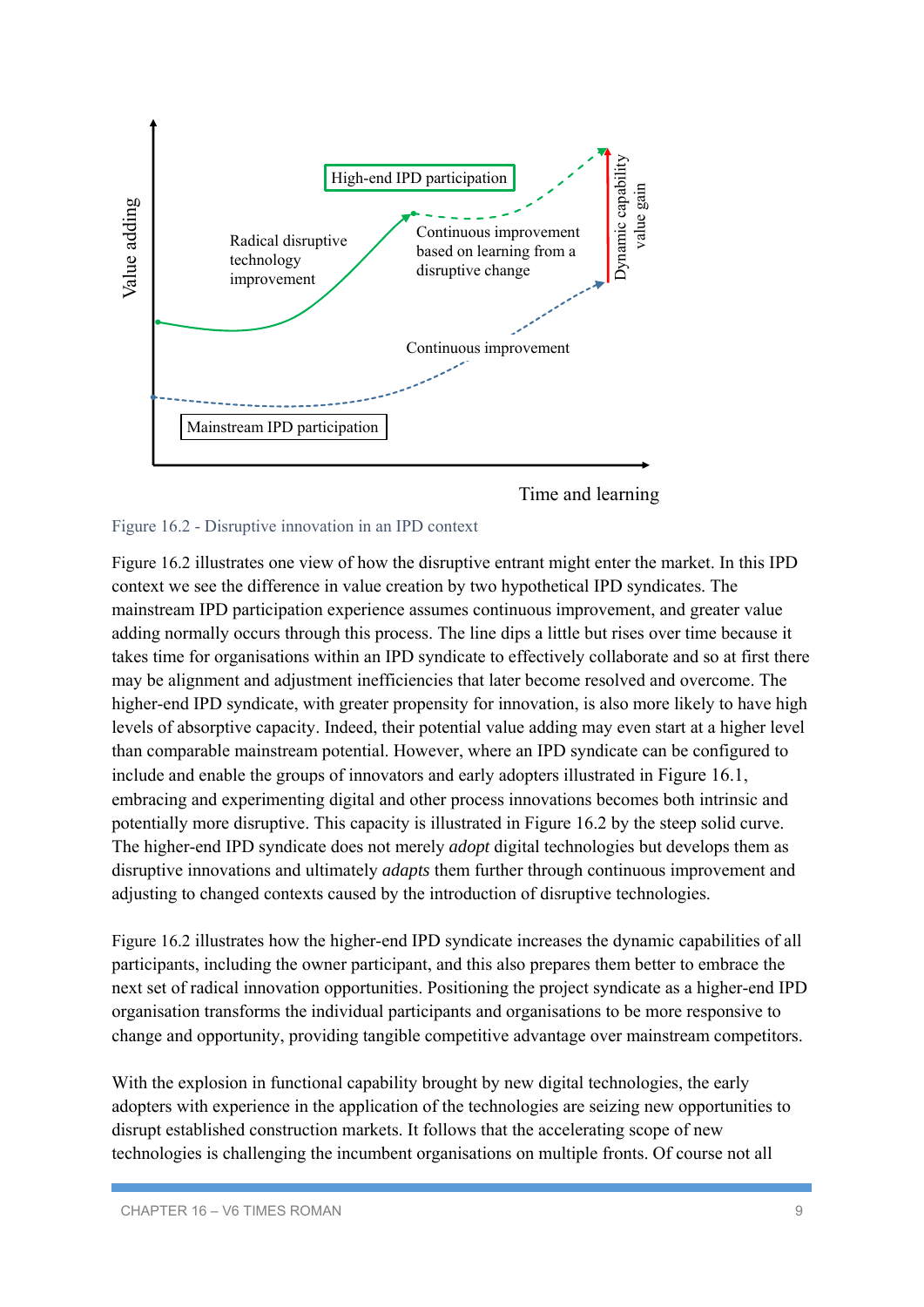disruptive entrants will be successful, but their number, speed and capacity make for a particularly challenging environment for the executives of incumbent organisations.

In summary, the construction industry is ripe for exactly the kind of change needed to facilitate IPD and improve collaboration. The emergence of new digital technologies brings new capabilities and new opportunities to the construction industry, but the conservative majority of incumbent organisations (consciously and subconsciously) tend to block or delay the widespread adoption of these innovations. For the substantive, whole of industry changes required to drive IPD and radically improve the performance of the construction industry, a particular perspective on technology innovation is required. This Chapter proposes disruptive innovation as a specific approach to achieving radical change for good in the construction industry. What might such an approach actually require?

We propose a particular framing of disruptive digital technology innovation around three key phases: sourcing and evaluating; developing and producing; and pitching and piloting. A possible fourth phase that deals with the entrepreneurial and business development aspects of disruptive technology innovation is beyond the scope of this Chapter at present.

# Phase One: Sourcing and Evaluating Digital Innovations

To become an effective innovator requires first and foremost thoughtful imagination (Horth and Buchner, 2014). The disruptive innovator needs to recognise the commercial potential of a new technology to deliver an effective new service or product to the low end of the market. Thoughtful imagination needs to be informed through relevant, direct experience in the application and development of digital technologies.

Sourcing information and feeding the imagination needs to extend across a raft of research initiatives. For example:

- **academic research:** a systematic review of the academic literature may be appropriate in certain circumstances. However, the rapid development of new digital technologies tends to outpace traditional academic publishing, and access to academic publications is generally problematic for non-academics. Far from offering a comprehensive literature search, there is of course the Google Scholar search engine which does provide a rudimentary search of scholarly literature across many disciplines and sources (https://scholar.google.com/). More specific to the construction industry is the searchable database of construction management research publications managed by the Association of Researchers in Construction Management (ARCOM) (http://www.arcom.ac.uk/abstracts-search.php).
- **•** creative thinking: disruptive innovation is not necessarily seeking some unique technological invention, rather it draws on initiatives from other contexts and reappropriates new ideas. Many inspiring concepts and ideas are presented in a readily digestible form through the now 2,900 plus TED Talks (https://www.ted.com/talks). TED is a clearinghouse of free knowledge presentations from the world's most inspired thinkers. In addition to accessing great ideas, access to innovative technology applications can also seed new possibilities in construction.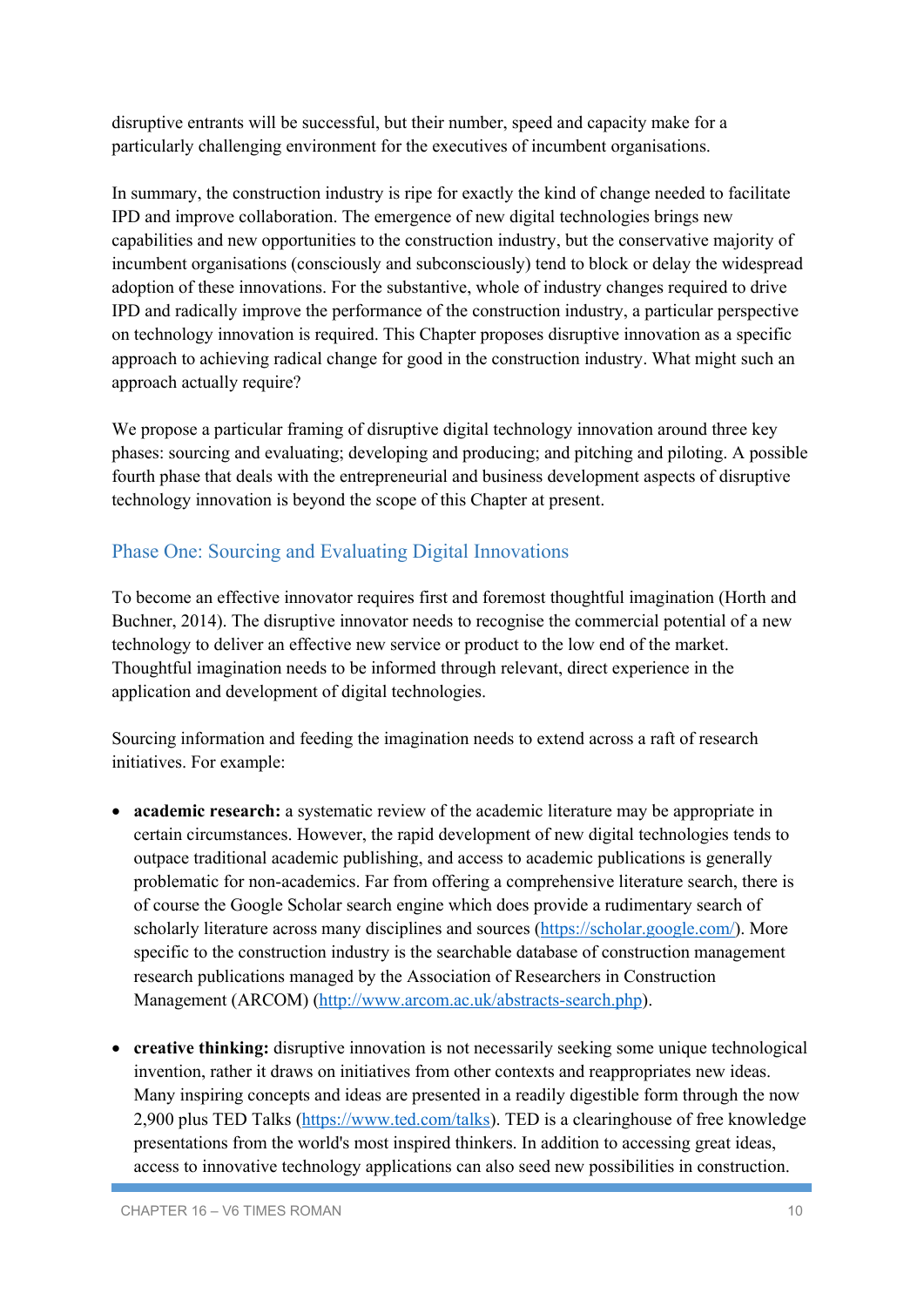For example, KickStarter (https://www.kickstarter.com/) has successfully connected over 150,000 project initiatives with the resources and support needed to turn the ideas into projects. A regular search of one or more of the many crowd funding websites provides excellent exposure to how other creative thinkers are looking to develop their innovations. Along with proposed project ideas, a review of recently launched project initiatives can also be really helpful in identifying potential applications in construction. For example, the novel features and functions of recent game and resources launched on the Oculus Store (https://www.oculus.com/experiences/gear-vr/) can provide specific inspiration for virtual reality applications in construction.

- **technology newsletters:** the pace of change in digital technology is accelerating. Staying abreast with the latest developments is a daunting task. A number of online resources now cater to the growing community with an interest in digital innovation. There are regular newsletters on digital technology innovation in general, with the likes of TechCrunch (https://techcrunch.com/). Other online feeds are more specific to digital innovation in the construction industry, such as JB Knowledge (https://jbknowledge.com/). There is also a growing support community specific to particular technologies applied to the construction industry, where we find the likes of BIM+, a broad-based construction technology newsletter initiative by the Chartered Institute of Building (http://www.bimplus.co.uk/).
- **technology reports:** a more in-depth complement to the technology newsletters are the technology reports. These are now produced by dedicated technology analysts, such as Frost and Sullivan (https://store.frost.com/); on behalf of construction industry bodies and government agencies by insight consultants, such as Ernst and Young (https://www.ey.com/en\_gl); and through reports and commentary by the larger construction industry organisations, for example, Arup (https://www.arup.com/). Each of these and their equivalent organisations are excellent resources for contemporary commentary on emerging digital technology innovations.

There seems no end to the information available on digital technology innovation, but as previously indicated, technology commentaries can tend to blue-sky their predictions. Future perspectives have their place, but disruption requires more immediate action and first steps. The initial focus needs to be on what is technically possible currently. For this reason, effective evaluation of any new digital technology as a disruptive innovation really requires direct experience in the use of the technology. Ideally this would be direct personal experience, but an acceptable alternative is the experience gained from a balanced and well-documented case study. Find case studies of how the technology is actually being used and applied.

Having experienced the technology (personally or vicariously), the aim is always to describe that technology in functional terms. In this situation, the functions are expressed in the context of a specific product experience and/or product use case. The future perspective then comes from an examination of the current functional capabilities as affordances. Affordances provide the clues to how a new technology could be used in the future in a more generic sense (Norman, 1999). This generic sense is how specific current applications are transformed into specific future applications of known/extant functionality.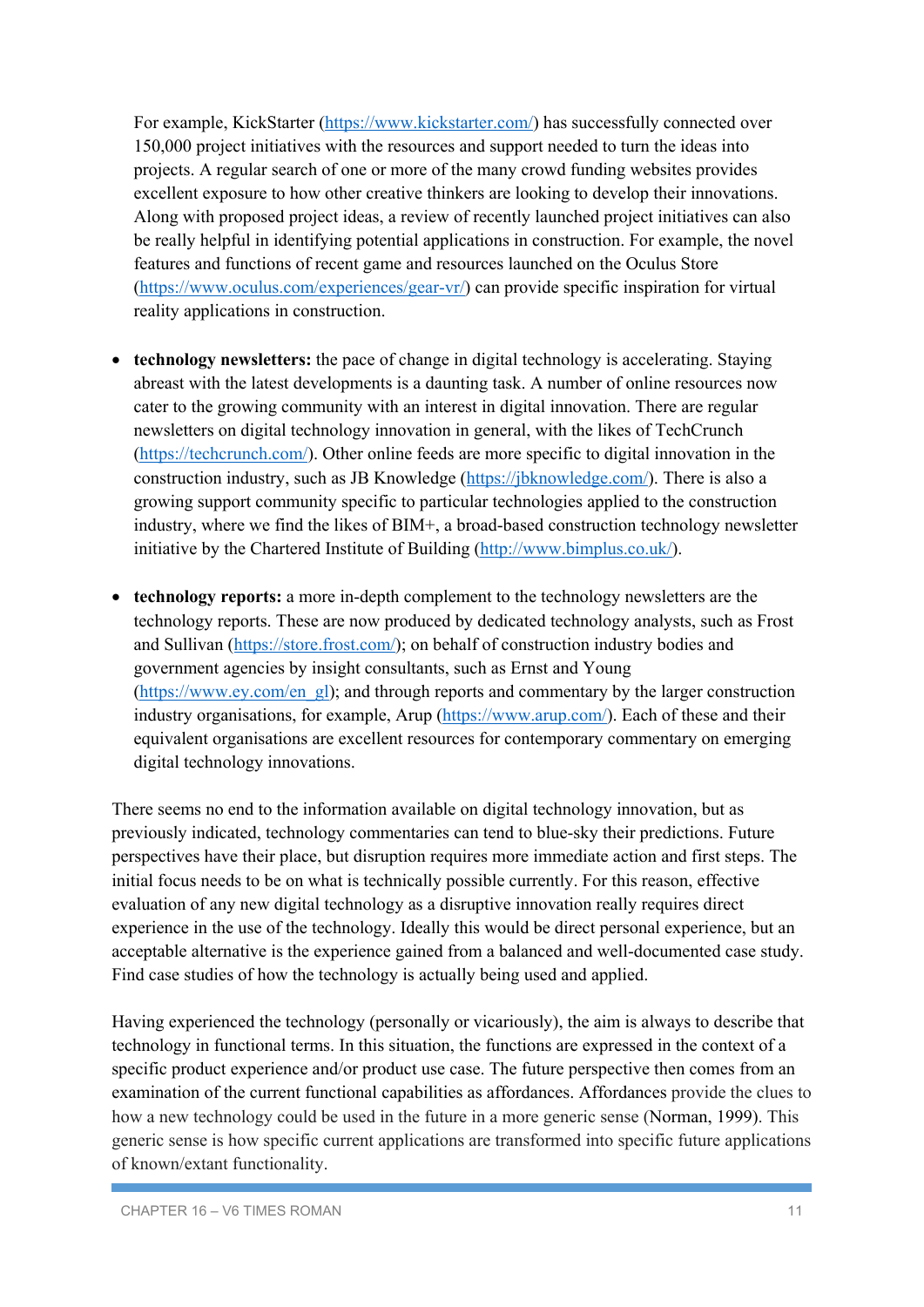A final development of the technology evaluation, following on from the examination of affordances, is to highlight their potential value in a business context. What might the particular advantages or opportunities be that could arise should the functional affordances offered by the technology be applied to a current market dynamic. This is a more projective and creative exercise than the precursor sourcing and evaluation steps. However, the rawness of much emerging technology does open an encouragingly broad compass of potential advantages and opportunities to explore.

In summary, the critical factors to consider in the sourcing and evaluation of a digital technology in disruptive terms should include:

- 1. How mature is the technology? How does the promise and hype compare with what is actually possible and available to users today? How well might the technology transfer from its current business application to the proposed application? These questions revolve around establishing the key affordances provided by the technology as it presently is implemented.
- 2. How mature is the market? Is this an established market or a new market? If established, is it ripe for disruption? Is it a niche market or a whole of business solution? Does it offer a different, low-end or high-end business model? These questions focus attention on the relevance of the market to the proposed technology intervention.
- 3. How competitive is the innovation domain? Are there business barriers to entry? Are there market barriers that preference the incumbents? Where are we on the Innovation Adoption Curve? These questions ensure that the timing of the intervention is appropriate to the maturity of the innovation domain.
- 4. How well positioned are you to succeed? How readily available are the talent and skills required? To what extent does the innovation require broader policy or legislative change? How aware and willing to invest in this technology are the industry stakeholders? These questions focus on the capacity of the organisation to drive the technological intervention.

Explicit data on all of these factors is unlikely to be at hand, but the questions are to be taken more as thought prompts – a check box of factors to consider when evaluating the disruptive potential of the technology innovation.

## Phase Two: Technical and Production Considerations

Direct experience in the use of a technology is one thing. Understanding and appreciating the development requirements of a technology is quite another. Where the use case can provide pointers and inform the imaginative evaluation of the disruptive potential of a technology, it is the technical and production considerations that as often as not create the primary barriers to digital technology application (Ramilo and Embi, 2014). Having sourced and evaluated a potential technology the next phase is to develop and produce a prototype for testing and trialling in practice. Whilst there is no especial need to develop and produce the application in-house, and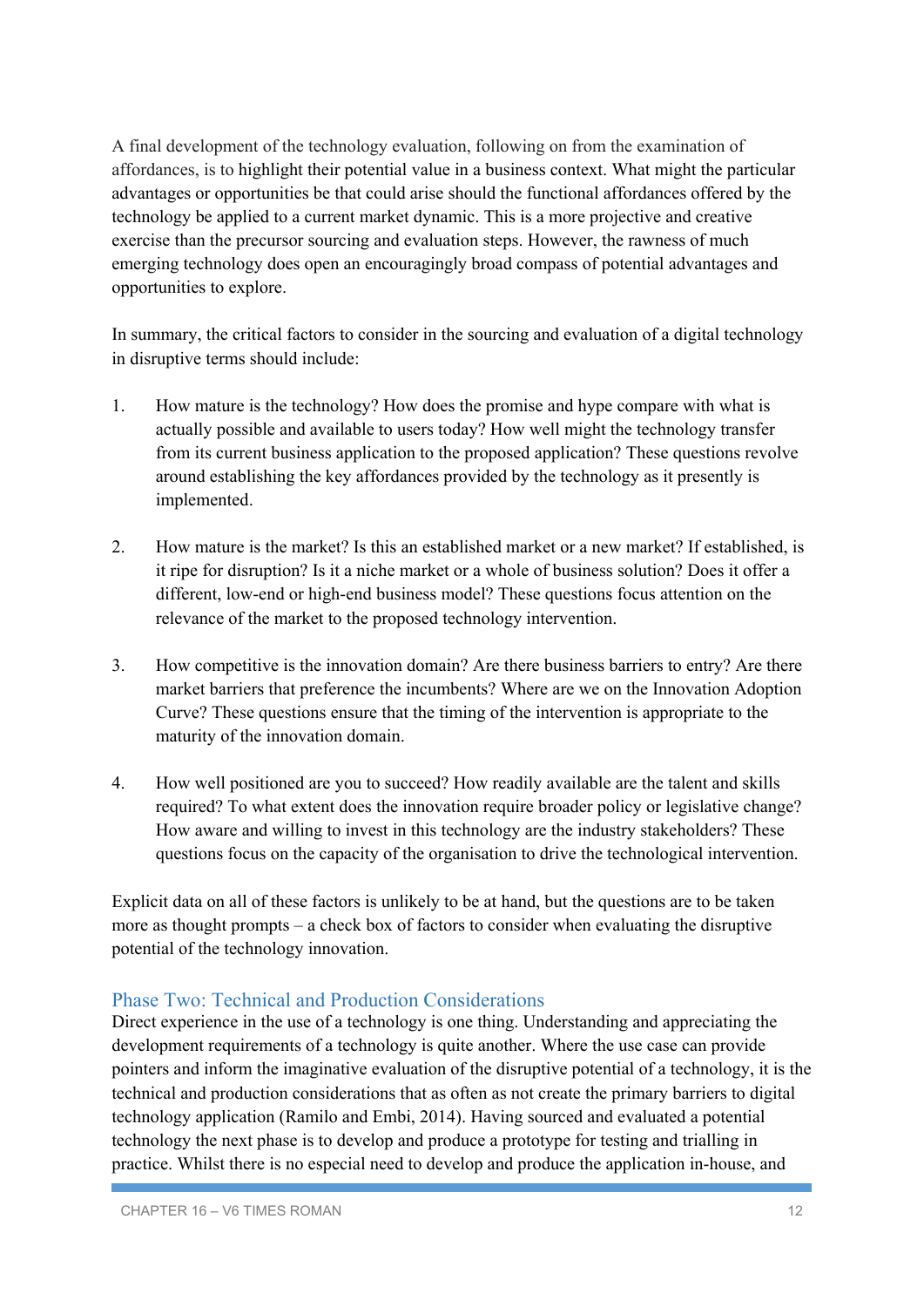most likely the resources required will not be available in-house, nevertheless understanding the production requirements is essential to commissioning any prototype system.

Every emerging digital technology will have its own technical and production requirements. By way of illustration, this Chapter will review the resource requirements for development of a virtual reality application. The aim is to demonstrate those aspects of digital production common across digital technologies, as well as to better illustrate both the challenges and possibilities for those new to digital technology production. The theme of this Chapter is that a great deal can be achieved in-house using consumer-level products and services versus large-scale and bespoke third-party developments. More especially, there is much of significance to be learned from experimenting and playing with technology options.

New approaches to technology development are emerging as the days of prescriptive technology development quickly make way for an entirely more agile approach to digital technology development in particular (Moran, 2015). Traditional development approaches follow a so-called waterfall of cascading specifications, where the key requirements of a problem are first matched to particular features of a technology in an explicit product specification. That specification then drives a clear sequence of module developments for each component or feature of the final product which the developer then implements and tests. There is typically an extended period of development from specification to implementation where the client has limited input. New methods of agile technology development, such as SCRUM and KANBAN (see Chapter 17 for more detailed discussion on agile and lean concepts) are being developed and honed, where the traditional linear process is replaced with a more iterative, short-burst development process. In an agile development, each cycle results in something of an overall prototype as opposed to a module by module progressive build. This approach lends itself to better collaboration and greater, more frequent engagement between the developer and the client. Since clients rarely know in advance exactly what they might specify and developers can rarely predict exactly how a system will perform in practice, the iterative prototyping method is especially well suited to emerging digital technology development.

In the context of virtual reality development, for example, there are particular technical and process resource considerations. Let us begin with a review of the key technical components.

 **delivery technology:** virtual reality refers to quite a range of technical devices, from generic options such as so-called *caves* (where the user is surrounded with projected images) and headsets (where the user views a single image that changes in response to head movements), to bespoke simulators of particular plant and equipment (much like a flight training simulator). These are all immersive methods, where the aim is to convince the user that they are actually experiencing what is in fact a virtual simulation.

The consumer level products to be preferred in this regard are the virtual reality headsets. This product family has developed significantly over recent years, precipitated by the entry of major technology developers such as Google, Facebook, Apple, Sony and Samsung. What began as a quantum leap forward with consumer-level devices such as the Oculus Rift (https://www.oculus.com/rift) and HTC Vive (https://www.vive.com/us/product/vive-virtualreality-system/) (supporting extensive movement and interaction but tethered by cables to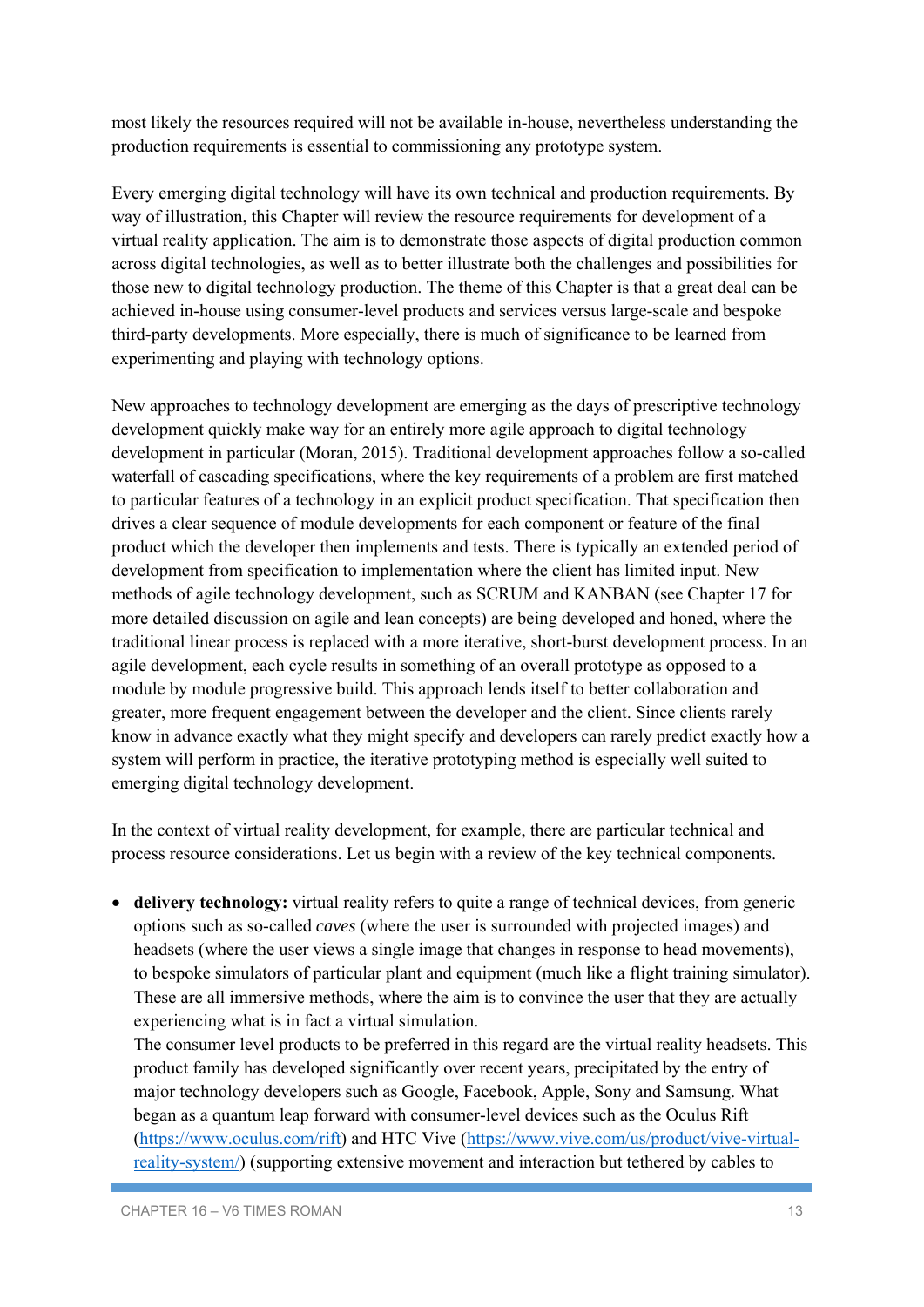high-end graphics computers and motion tracking) is evolving into more standalone devices such as the Oculus Quest (https://www.oculus.com/quest/) and the Vive Focus (https://www.vive.com/cn/product/vive-focus-en/).

Standalone headsets are not encumbered by cables and the restricted movement control is actually a welcome limitation as, in combination with higher resolution screens, it helps avoid the motion sickness that some users suffer initially with motion tracking devices. Of course one of the key advantages of the standalone consumer device is price point. For the cost of an Oculus Rift and associated laptop you can purchase around 10 times the number of standalone headsets. The standalone headset is also more robust, far easier to transport (to site or another office location, for example), and much, much simpler to set-up and use.

 **simulation software:** the major consumer technology developers continue to invest heavily in making virtual reality something for everyone. Whilst the investment in simulation software development is a fraction of that pouring into virtual reality hardware, content remains king. Having an in-house capacity to develop and trial virtual reality simulations is a significant opportunity for the innovative enterprise to engage with and evaluate emerging digital technology. The top-end authoring software for virtual reality applications are the interactive video game engines that offer total access to the latest and most sophisticated modelling and rendering engines available. The leading video game engine platforms include Unity (https://unity3d.com/), CryEngine (https://www.cryengine.com/), and Unreal Engine (https://www.unrealengine.com). A recent change in the business models for such engines has opened access to these state-of-the-art technologies for no or minimal cost. Of course specialist expertise in programming and compiling is required to produce virtual simulations using the game engines. The more adventurous and higher quality productions demand significant expertise.

On the other hand, if a rudimentary or particular virtual experience is required, dedicated software (such as Revizto (https://revizto.com) and Lumion (https://lumion.com/)) is available to translate digital models directly into virtual reality content. The advanced geometric modelling software (such as Revit (https://www.autodesk.com/products/revit/) and AutoCAD (https://www.autodesk.com/products/autocad/) is also offering direct export into reasonable virtual reality content. The majority of direct export/translation content is currently only really of use in visualisation, but there is no doubt that interactivity and other important functionality required for full-scale virtual reality experiences will increasingly be available out of the box.

 **other functionality:** The visual experience has driven recent technology development, but other aspects of haptic, aural, movement and olfactory sensations also play a significant role in the immersive experience of a virtual simulation. For example, recent binaural spatial sound technologies (such as ambisonics) are now able to reproduce location-based soundscapes using stereo audio delivery that map onto a 360 degree surround environment and sync the sound location with head movements. That is to say, stereo audio is able to make the source of a sound appear to be coming from any specified position in 3-dimensional space relative to the moving head position of a user, in real time (http://www.ambisonic.net/).

One recent development related to simulation software is the availability of high quality 360 degree video cameras. These cameras (such as the Insta 360 Pro (https://www.insta360.com/)) are able to video fully immersive virtual reality experiences in high resolution with spatial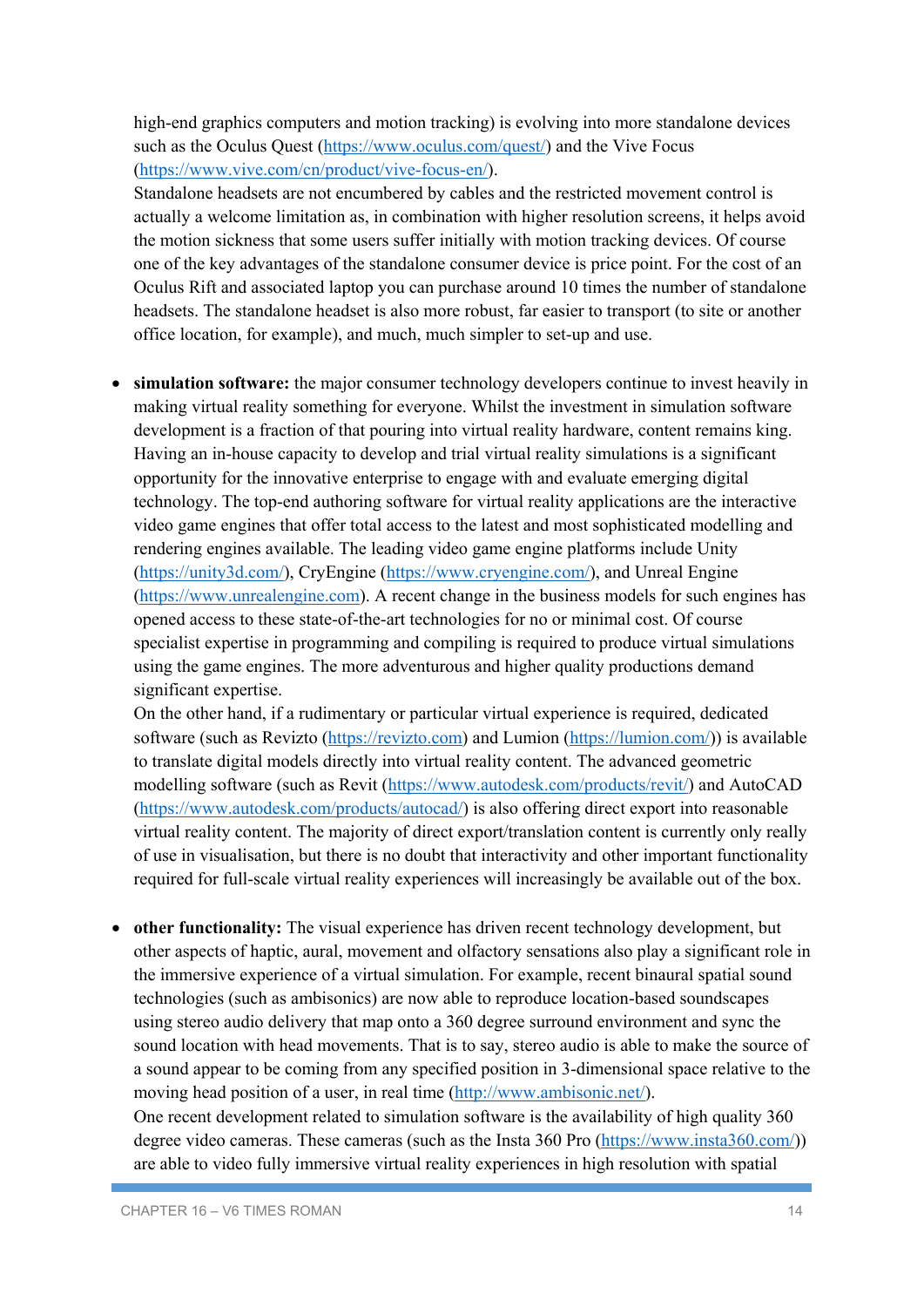sound recording which can later be played back using virtual reality headsets. Equivalent green-screening and post-production processing is being developed for 360 video as is currently available for traditional video, meaning live action video can be post-produced to create highly tailored virtual reality content.

In a similar vein to 360 video capture, developments in LiDAR and photogrammetry are also offering new opportunities to generate virtual reality experiences of environments and situations. LiDAR systems (such as Faro (https://www.faro.com/) and Leica Geosystems (https://leica-geosystems.com/)) use laser scanning and photography to generate high resolution point clouds that represent the geometric location and colour of all points visible from a particular point of view.

In addition to key technical components there is a range of issues to consider in terms of the production workflow process for any virtual reality application.

 **geometry:** creating entirely virtual worlds will always require geometric modelling and rendering capability. Advanced video game engines all have on-board geometric modelling functionality, but the most effective solution generally requires the geometry to be imported. The workflow for importing geometry will begin with a dedicated geometric modelling solution (such as 3DS Max (https://www.autodesk.com/products/3ds-max/) or AutoCAD (https://www.autodesk.com/products/autocad/)). For most applications the fixed models then need to be articulated and animated, and for this special purpose animation software (such as MAYA (https://www.autodesk.com/products/maya/), MotionBuilder (https://www.autodesk.com/products/motionbuilder/), or Blender (https://www.blender.org/)) is required. For higher quality rendering solutions the texturing of geometric models is also important. Typically, generic image processing software (such as Adobe Photoshop

(https://www.adobe.com/photoshop/) or GIMP (https://www.gimp.org/)) is sufficient, but efficient and high resolution texturing requires specialist expertise of itself. Complex geometries, including human and other more organic forms, have dedicated geometry and animation software applications of their own (such as MakeHuman (http://www.makehuman.org/) and Mixamo (https://www.mixamo.com/)). For the best animation outcomes motion capture solutions are important (such as OptiTrack (https://optitrack.com/) and Rokoko (https://www.rokoko.com/)).

 **object stores:** basic model creation and animation is achievable by most skill levels given the automatic tools available in especially high-end geometric software. However, creating effective and efficient models (for rendering and animation purposes) does require advanced and varied skill sets. A growing number of these professional modellers now produce off-theshelf packs of resources and make them available for purchase on the booming online marketplaces dedicated to virtual reality. Models (such as GrabCAD (https://grabcad.com/) or 3D Warehouse (https://3dwarehouse.sketchup.com/)), textures (such as textures.com (https://www.textures.com/)), and entire virtual reality solutions (such as UnrealEngine Marketplace (https://www.unrealengine.com/marketplace/)) provide ready-made solutions for a growing range of virtual reality applications.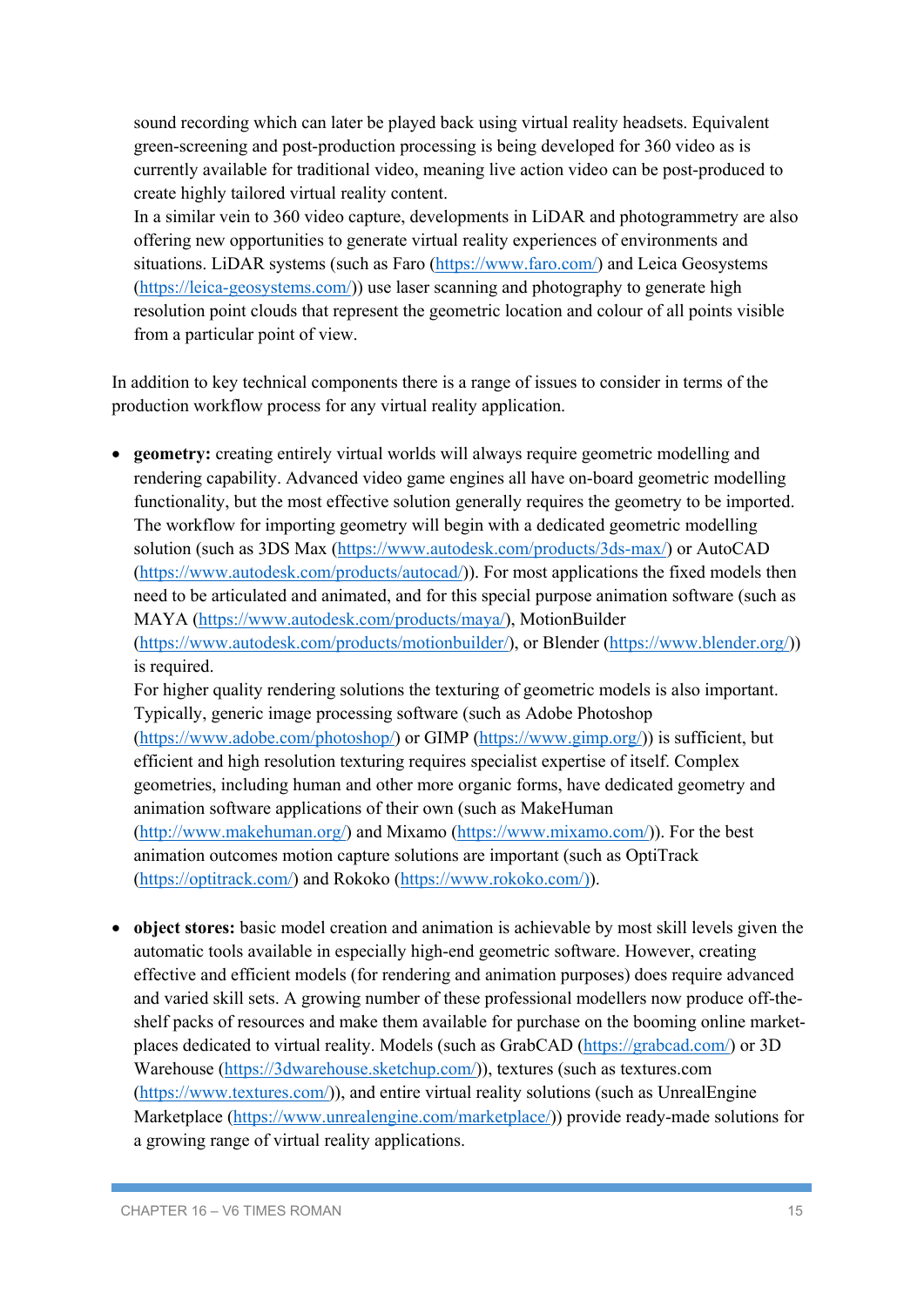**production management:** the expanding specialist expertise required to produce the highest quality of virtual reality experience can be daunting. In addition to modelling, rendering and animation, the impact of best quality sound, motion capture, lighting, programming, scripting, post-production, compiling, and the ever-expanding suites of associated specialist roles/software can make the production of a virtual reality experience as complex and resource intensive as that of a conventional movie production. However, whilst that may be true for the more ambitious virtual reality productions, the production management tools incorporated into the best video game engines already enable sophisticated product development for no more investment than an enthusiastic graduate from the many virtual reality training programs now available.

In summary, the critical factors to consider in the production and prototyping of any emerging digital technology should include:

- 1. How many digital resources are required? For a virtual reality simulation, these might include: Models, Environments, Textures, Animations, Programming, 360 Stills and Video.
- 2. What is the timeframe? How much time is there to complete the project? How urgent is it to complete sooner rather than later? What quality and functionality goals are realistic in that timeframe?
- 3. How much experience does your firm have with digital technology development? How explicit is the overall project brief and/or project goals? How committed is the company to providing resources (including people, data, site access, etc.) to support the development of the project? Is there a champion for the project at a senior level of the organisation?
- 4. How mature is the hardware and software that will be used to realise the project? New hardware and software will require a period of upskilling and may also impact the availability of expert developers.

# Phase Three: Piloting a Disruptive Innovation in Your Organisation

There are many and varied ways in which to approach a formal evaluation of a digital innovation prototype (Richter and Flückiger, 2014). Notwithstanding the need to undertake a formal evaluation at some point, the greatest imperative for a pilot study by far is to begin. Any experience in prototyping an emerging technology is useful experience. Given the nature of digital technology, the experience will reveal unanticipated opportunities for the application, the technology will in any event evolve and develop new functionality and possibilities, the organisation will learn something about prototyping digital innovations and the flexibility and change required to respond to digital disruption. New technology initiatives are likely to become the life-blood of the modern organisation (McKinsey Capital Projects, 2017). The sooner an organisation begins to experiment with and prototype potentially disruptive applications, the better the organisation will be placed to respond to the changes that digital technology will inevitably bring. So, the essence of Phase Three deals with how you might convince the organisation to approve a pilot project.

Much has been written about the best ways to win support for an idea (see for example, Fisher et al., 1991). Here we discuss some key ideas for a pitch based on the framework of a 3 minute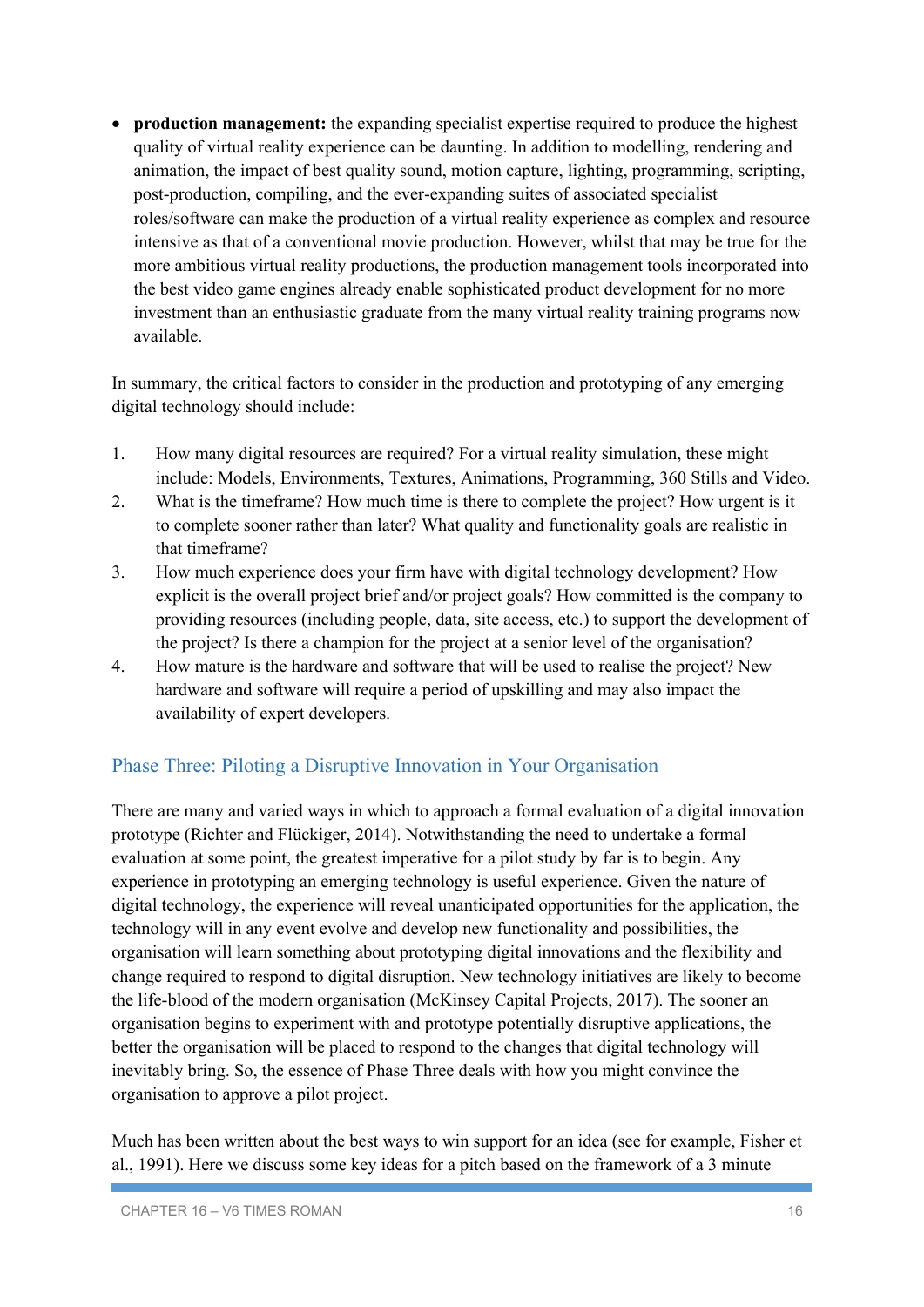presentation. Any approval will likely require more substantiation than is appropriate to a 3 minute pitch, but the pitch is a critical starting point.

- **constraints:** there are no true rules to a successful pitch, but recognising particular constraints often help give the structure and design of the presentation some direction. Begin by limiting the presentation to 3 minutes duration and a maximum of 3 slides/graphics. This constraint can be relaxed later, but as a target it forces the presentation to be both concise (a few key points) and engaging (keep to the points).
- **outcome:** design your presentation, starting with what specifically you want the outcome of the pitch to achieve. Everything should lead to that outcome – the key points, the supporting slides, the structure, even the feel of the presentation, everything is there to serve a purpose and the purpose is your intended outcome.
- **structure:** whilst you will have a very explicit intended outcome for the presentation, ideally you want the audience to feel that they have come to that conclusion rather than that you have delivered them there. Getting the audience to own the outcome starts with engaging them personally in the pitch. One of the best ways to promote a sense of audience ownership is to tell stories and paint scenarios that the audience will relate to. An emotionally engaging story will persuade far more effectively than statistics, and will make the pitch far more memorable.
- **style:** generally the best style is a conversationalist form of presentation. Aim for the feel of a friendly chat, albeit generally one-sided. Pauses can help prompt the audience to converse, even sub-consciously. If you have the time, ask questions, even if rhetorical, and listen carefully to the response. It is rare that you will know in advance exactly what the audience wants to hear about. Equally, do not assume that the audience will know precisely what the purpose of the presentation is. But remember, the pitch is about seduction rather than debate, so try to avoid lengthy discussions.
- **visual aids:** people seem to respond better to images and stories than to data and text. Certainly, do not simply read the text from your slides. The slides are your cues, they are not the presentation. That means you need to rehearse the presentation largely from memory.
- **key points:** be yourself. Engage with the audience. Focus on emotion and meaning over rational proof. Don't forget the purpose of the presentation is to achieve a particular outcome, and your aim is always to set up the next step you have in mind.

In summary, the critical factors to consider in the development of a pitch that is intended to lead to a pilot implementation should include:

- 1. Who will care about this project and why? Is there a clear value proposition? How easy is it to monetarise the benefits and opportunities?
- 2. Where are the opinion leaders in the organisation? Who are most likely to be the early adopters you need to make initial contact with?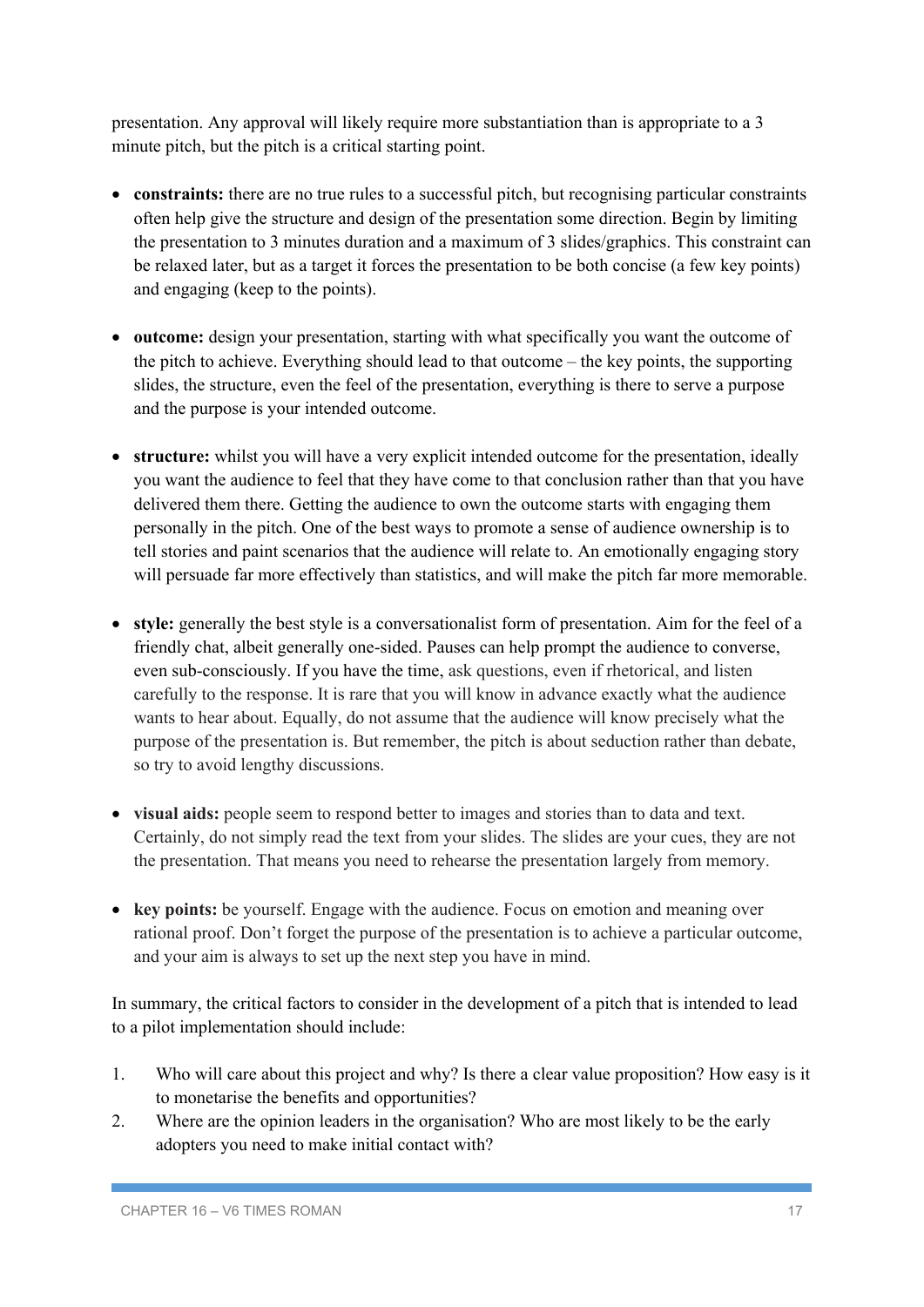- 3. What is the size of the potential market for your innovative idea? Is there a clearly defined problem that the technology will address? How significant is the problem/challenge/opportunity? Is it just a local, national or broader international issue? Does the same problem and/or solution have application across different industries? How resistant is your organisation to change?
- 4. Are you going to be able to progress the innovation directly (as a grass roots initiative) or will it require a whole of industry response/change (and thereby a more top down approach)?
- 5. What criteria would be appropriate to measure the potential impact of the technology on the organisation? Strategically, how might the pilot study be evaluated fairly and in a realistic context given the inevitable limitations of a prototype system?

An important point when making a 'pitch' to convince others to embark on any change that may be disruptive is that the outcome must meet the value proposition of those you seek to convince. In the case of IPD this is a different 'animal' to other potential organisations who may consider these disruptive technologies. Most organisations in a traditional setting only consider their specific value proposition and that is generally to increase their profits and/or to gain competitive advantage. Multi integrated organisations within an IPD context, such as an alliance, usually have a broader agenda and seek not only immediate efficiencies and perhaps cost or time savings but also other key result areas such as upskilling, more effective operation of the constructed facility, a safer environment and a number of social good objectives in the case of government agencies. Therefore, you can be honest about the potential for teething problems as learning and dynamic capability building opportunities, as well as being clear about operational or social-good potential advantages.

Finally, it is advisable to understand that knowledge is 'sticky' and difficult to transfer between groups and people (Szulanski, 1996;2003). How effectively a team will collaborate and learn is as much a function of their innate individual abilities as it is of how they are managed or behave. Chapter 18 discusses organisational learning and sticky knowledge in depth. The main point to be made here, with respect to IPD, is that the cross-disciplinary nature of the procurement form facilitates greater opportunity for effective innovation being developed and diffused on these projects, and greater chance of effective diffusion across projects in a program. This was the case with the Victorian Level Crossing Removal Program, where the design of the IPD form made the most of the talents and knowledge of project participants. Chapter 2 presents the Collaboration Framework that helps explain why this is the case.

### Summary

Emerging digital technologies are critical to the delivery of many of the developments required to achieve IPD. Notwithstanding such a role, this Chapter has proposed a new, more disruptive role. It poses the question: How might the industry, an organisation or a motivated individual most effectively leverage an emerging digital technology to disrupt the extant construction industry and promote fundamental change? The answer, in short, is to begin. Begin to learn about emerging technologies. Become more familiar with the development and production of emerging technologies. Build experience in the application and evaluation of emerging technologies. To a significant extent, the choice of technology is of little consequence in this context. To experiment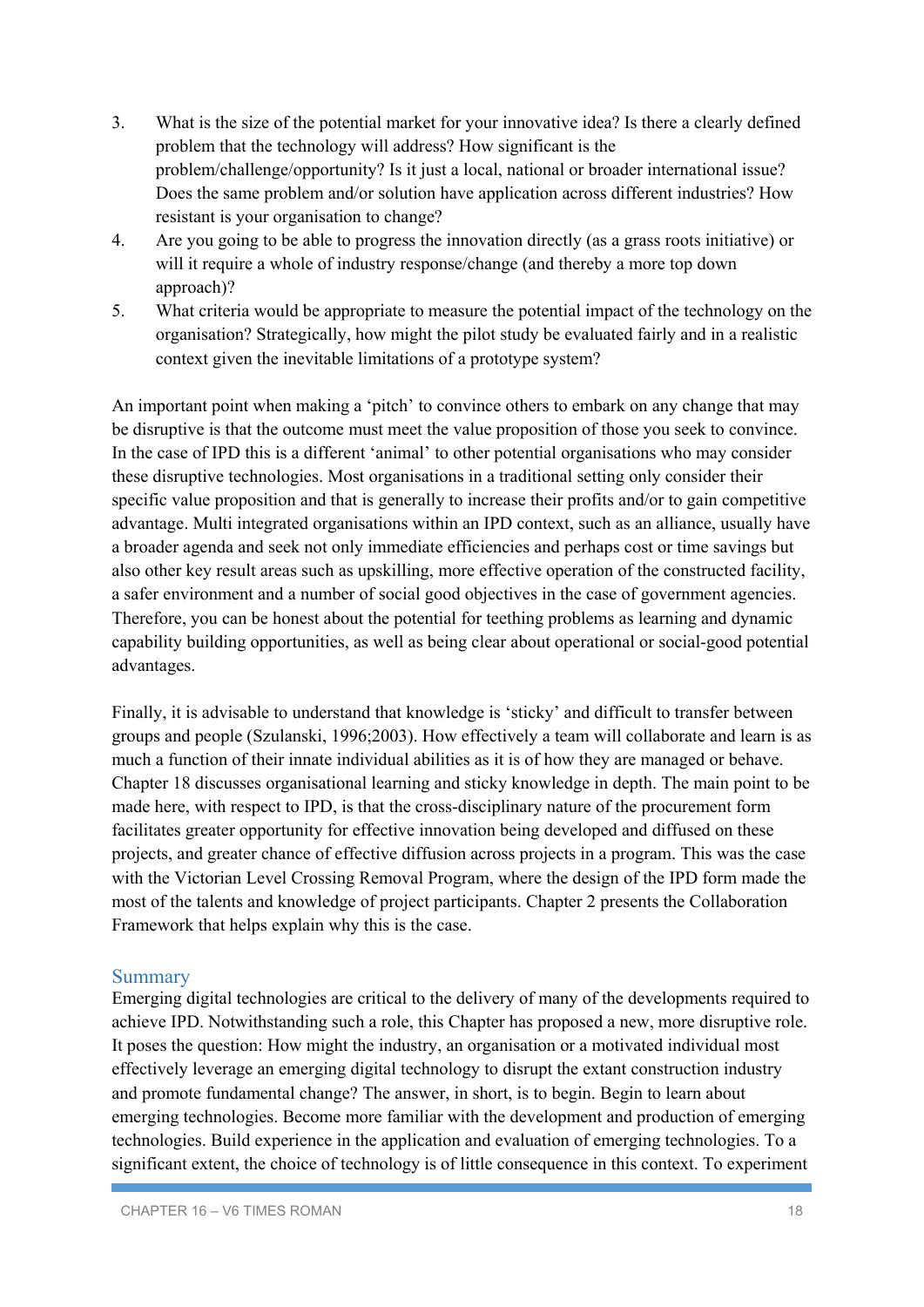is to reveal the practical possibilities and barriers of change, to become familiar with the nature of change, and to develop a capacity for change.

Of course, the new constant is change (Epstein, 2018). Where conventional wisdom might claim that the majority is best served by waiting for the dust of change to settle, reality indicates the dust is unlikely to ever settle. Equally, when something like IPD demands such fundamental industry-wide change, it can be tempting just to sit back and wait for the tectonic shift to occur. This Chapter has sought to highlight the fact that disruptive change is upon us already, in the form of emerging digital technologies that every one of us can begin to experiment with, and that through such experimentation we can free ourselves, our organisation and our industry to the transformational changes required. The disruptive innovation perspective is a 'me' perspective. We should not leave emerging digital technologies to others. Consumerism is driving the development of emerging digital technology and the opportunity is there for every individual consumer to be the disruptive innovator that will kick-start the IPD revolution.

## References

- Balfour Beatty. 2017, Innovation 2050: A Digital Future for the Infrastructure Industry, Balfour Beatty.
- Christensen, M.C. and Overdorf, M. 2000,Meeting the Challenge of Disruptive Change, Harvard Business Review, March-April, 3-12.
- De Greoote, M. and Lefever, M. 2016, Driving Transformational Change in the Construction Value Chain, Buildings Performance Institute Europe.
- Epstein, B. 2018, The Only Constant is Change: Technology, Political Communication, and Innovation Over Time, Oxford, Oxford University Press.
- Ernst and Young. 2017, Will the Australian Property Sector Seize the Upside of Disruption?, Ernst and Young.
- Farmer, M. 2016, The Farmer Review of the UK Construction labour market: Modernise or Die, Construction Leadership Council.
- Fisher, R., Ury, W.L. and Patton, B. 1991, Getting to Yes: Negotiating Agreement Without Giving In, 2nd Edition, New York: Penguin Books.
- Frost and Sullivan. 2018, Global Digital Transformation on the Building and Construction Sector, Forecast to 2025, Frost and Sullivan.
- HM Government. 2013, Construction 2025: Industrial Strategy, Government and Industry in Partnership, HM Government.
- Hong Kong Development Bureau. 2018, Construction 2.0: Time to Change, Hong Kong Development Bureau.
- Horth, D. and Buchner, D. 2014, Innovation Leadership: How to Use Innovation to Lead Effectively, Work Collaboratively, and Drive Results, Center for Creative Leadership.
- Kahvandi, Z., Saghatforoush, E., Alinezhad, M. and Noghli, F. 2017, Integrated Project Delivery (IPD) Research Trends, Journal of Engineering, Project, and Production Management, 7(2), 99-114.
- McKinsey Capital Projects. 2017, The Art of Project Leadership: Delivering the World's Largest Projects, McKinsey Capital Projects & Infrastructure Practice.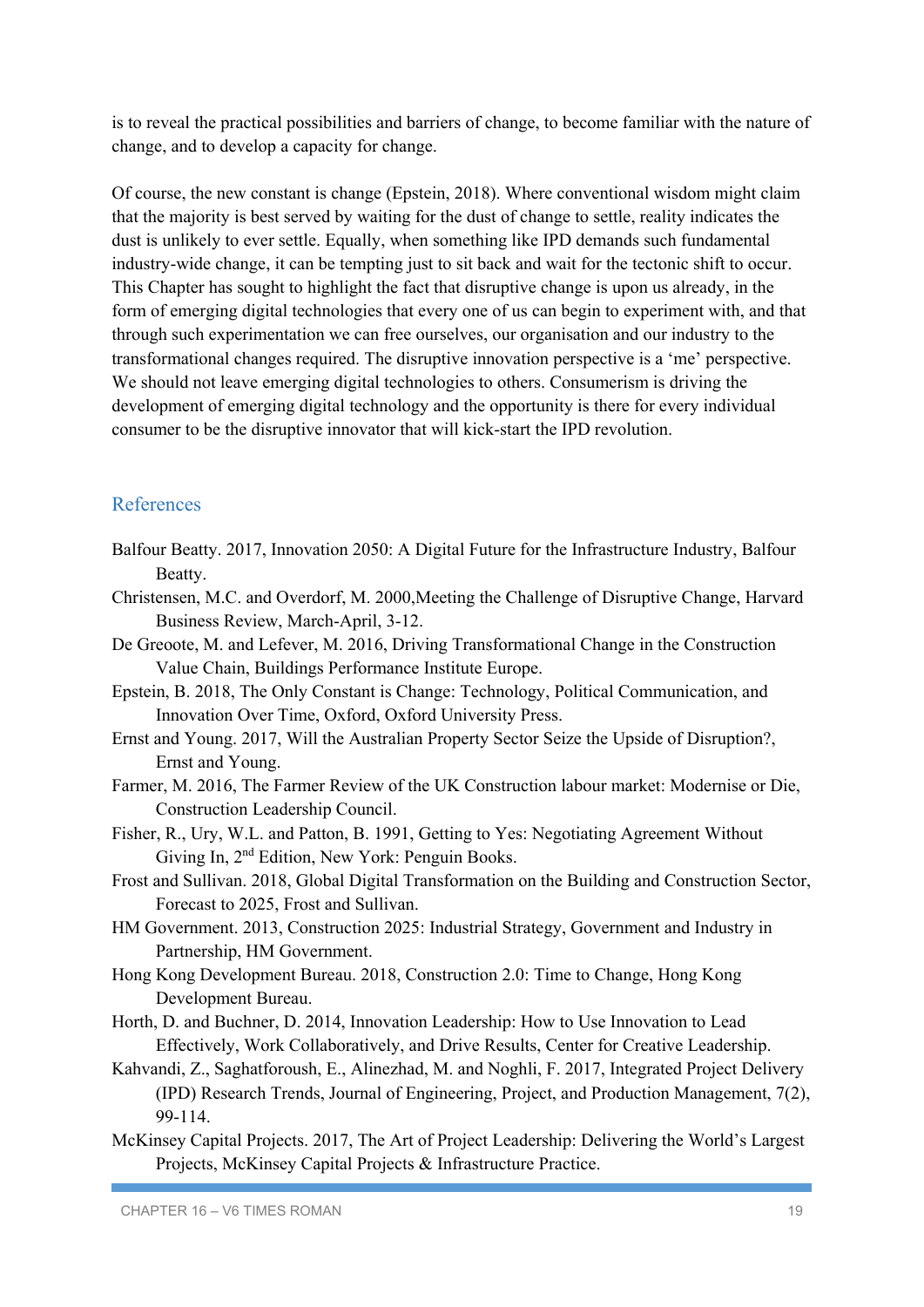Moran, A. 2015, Managing Agile: Strategy, Implementation, Organisation and People, Switzerland: Springer.

Norman, D.A. 1999, Affordance, conventions, and design. Interactions, 6 (3), 38–43.

Pricewaterhouse Coopers. 2016, Industry 4.0: Building the Digital Enterprise Engineering and Construction Key Findings, Pricewaterhouse Coopers.

- Pricewaterhouse Coopers. 2017, Building smart: How Digital Technology Can Help Construction Companies Achieve More Value, Orange Business Services.
- Ramilo, R. and Embi, M.R.B. 2014, Key determinants and barriers in digital innovation among small architectural organizations, Journal of Information Technology in Construction (ITcon), 19, 188-209.
- Richter, M. and Flückiger, M. 2014, User-Centred Engineering: Creating Products for Humans, Switzerland: Springer.
- Rogers, E.M. 1962, Diffusion of innovations, New York: Free Press of Glencoe.
- Saxon, R. 2018, UK BIM Alliance Goes Back to Basics with New Guide, Online, http://www.bimplus.co.uk/people/uk-bim-alliance-goes-back-basics-new-guide/, accessed 30/12/2018.
- World Economic Forum. 2018, Shaping the Future of Construction: Future Scenarios and Implications for the Industry, World Economic Forum.
- Christensen, C. M., McDonald, R., Altman, E. J. and Palmer, J. E. (2018). "Disruptive Innovation: An Intellectual History and Directions for Future Research." *Journal of Management Studies*. **55** (7): 1043-1078.
- Christensen, C. M., Raynor, M. and McDonald, R. (2015). "What is disruptive innovation?" *Harvard Business Review*. **93** (12): 44-53.
- Gwynne, P. (1997). "Skunk works, 1990s-style." *Research Technology Management*. **40** (4): 18-23.
- Love, P. E. D., Teo, P., Davidson, M., Cumming, S. and Morrison, J. (2016). "Building absorptive capacity in an alliance: Process improvement through lessons learned." *International Journal of Project Management*. **34** (7): 1123-1137.
- Manley, K. and Chen, L. (2017). "Collaborative Learning to Improve the Governance and Performance of Infrastructure Projects in the Construction Sector." *Journal of Management in Engineering*. **33** (5): 04017030.
- McKenna, D. G. (2010). Adjudicating an Ill-defined Problem from a System Development/Project Management Perspective: Utilizing a Knowledge Management Overlay Model. PhD, *School of property, Construction and Project Management*. Melbourne, RMIT University**.**
- Murray, M. and Langford, D. A. (2003) *Construction Reports 1944-98,* Oxford, Blackwell Science Ltd.
- Szulanski, G. (1996). "Exploring internal stickiness: Impediments to the transfer of best practice within the firm." *Strategic Management Journal*. **17** (Winter special Issue): 27-43.
- Szulanski, G. (2003) *Sticky Knowledge Barriers to Knowing in the Firm,* Thousand Oaks, CA., Sage Publications.
- Teece, D. (2014). "A dynamic capabilities-based entrepreneurial theory of the multinational enterprise." *Journal of International Business Studies* **45**: 8-37.
- Teece, D., Pisano, G. and Shuen, A. (1997). "Dynamic Capabilities and Strategic Management." *Strategic Management Journal*. **18** (7): 509-533.
- Teece, D. J. (2012). "Dynamic Capabilities: Routines versus Entrepreneurial Action." *Journal of Management Studies*. **49** (8): 1395-1401.

CHAPTER 16 – V6 TIMES ROMAN 20